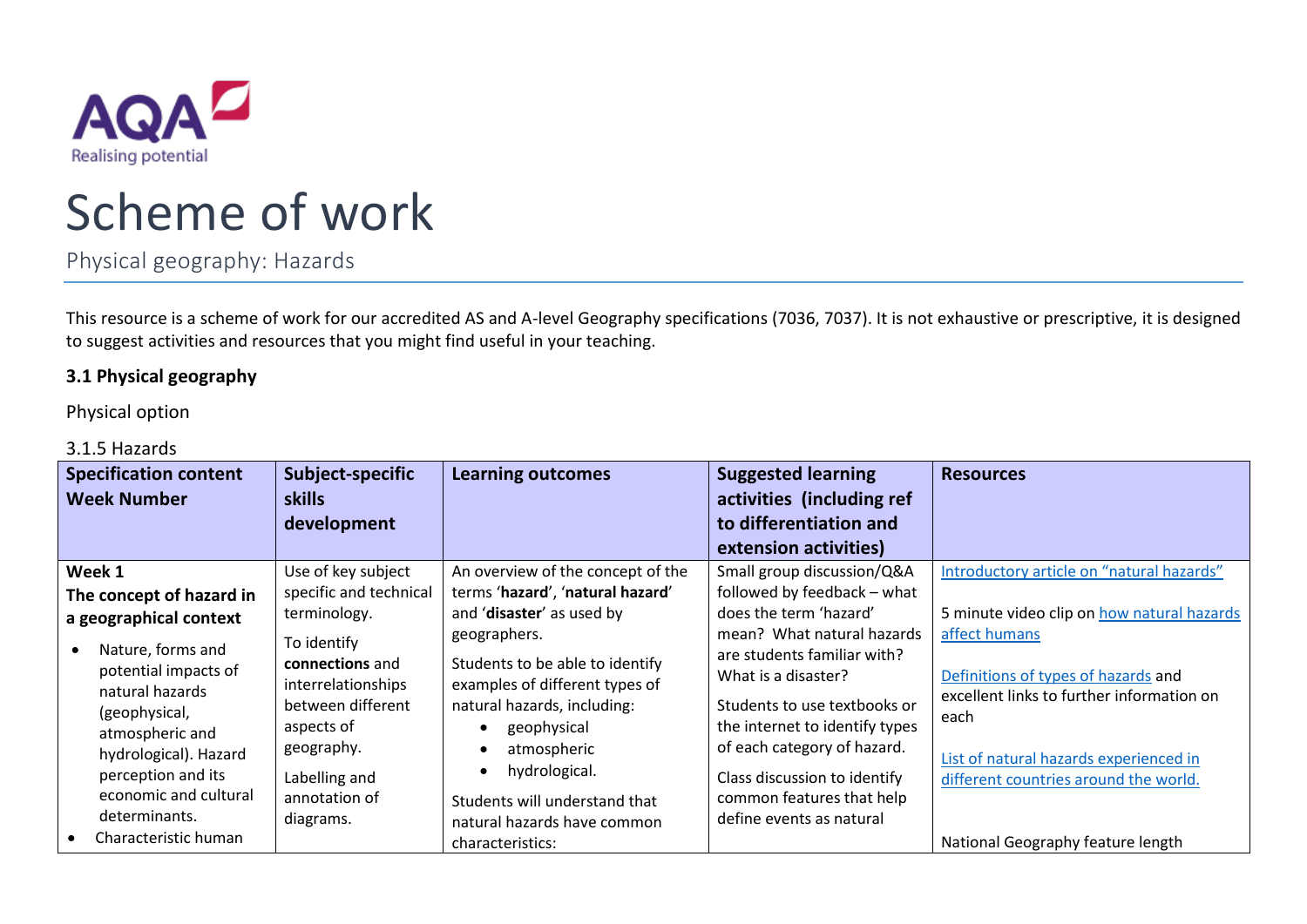| responses - fatalism,<br>prediction,<br>adjustment/adaptation,<br>mitigation,<br>management, risk<br>sharing - and their<br>relationship to hazard<br>incidence, intensity,<br>magnitude, distribution<br>and level of<br>development.<br>The Park model of<br>human response to<br>hazards. The Hazard<br>Management Cycle. | Identifying, finding<br>and using a variety of<br>sources of<br>geographical<br>information.<br>Using models in<br>geography.<br>Research skills. | each has clear origins and<br>$\bullet$<br>distinctive effects<br>little or no warning<br>$\bullet$<br>exposure to the risk may be<br>$\bullet$<br>involuntary<br>most damage and loss of<br>$\bullet$<br>life occurs shortly after the<br>hazard, but impacts may<br>last into the future<br>their scale and impact<br>$\bullet$<br>requires an emergency<br>response.<br>Students to understand the terms<br>'risk' and 'vulnerability' with<br>reference to natural hazards.                           | hazards.<br>Ensure students have<br>definitions of key terms used<br>so far.<br>Small group discussion - Why<br>might populations be<br>vulnerable to natural hazards<br>and exposed to risk?<br>Opportunity to use textbooks<br>or the internet to research a<br>model of vulnerability;<br>students to draw/construct a<br>mind-map or model<br>identifying the variables that<br>affect vulnerability.                                                                                                        | documentary on the world's "top 10"<br>natural disasters<br>US Homeland Security has summarized<br>different types of natural hazards. These<br>links are also useful for mitigation and<br>response.<br>Short introduction on concept of risk with<br>links to academic resources on risk<br>perception<br>An introduction to risk perception<br>Article about 'Living with risk' in the<br>Philippines as the result of natural hazards                                                                                               |
|------------------------------------------------------------------------------------------------------------------------------------------------------------------------------------------------------------------------------------------------------------------------------------------------------------------------------|---------------------------------------------------------------------------------------------------------------------------------------------------|-----------------------------------------------------------------------------------------------------------------------------------------------------------------------------------------------------------------------------------------------------------------------------------------------------------------------------------------------------------------------------------------------------------------------------------------------------------------------------------------------------------|------------------------------------------------------------------------------------------------------------------------------------------------------------------------------------------------------------------------------------------------------------------------------------------------------------------------------------------------------------------------------------------------------------------------------------------------------------------------------------------------------------------|-----------------------------------------------------------------------------------------------------------------------------------------------------------------------------------------------------------------------------------------------------------------------------------------------------------------------------------------------------------------------------------------------------------------------------------------------------------------------------------------------------------------------------------------|
|                                                                                                                                                                                                                                                                                                                              |                                                                                                                                                   | Students to be able to identify and<br>understand factors influencing the<br>perception of natural hazards,<br>including:<br>socio-economic status<br>$\bullet$<br>level of education<br>$\bullet$<br>employment status<br>$\bullet$<br>religion, cultural<br>$\bullet$<br>background<br>family situation<br>$\bullet$<br>past experience<br>$\bullet$<br>personal values and<br>$\bullet$<br>personality.<br>Students to understand three key<br>responses to natural hazards:<br>fatalism<br>adaptation | Paired/small group discussion<br>with feedback for students to<br>identify factors that influence<br>people's perception of<br>natural hazards.<br>Opportunity to ask students<br>to explain the three key<br>responses to natural hazards.<br>Q&A to establish that<br>students can define primary<br>and secondary (short term<br>and long term) impacts of<br>natural hazards.<br>Opportunity for independent<br>research task. Students given<br>a brief to research and create<br>a short report on the key | RGS discussion of natural hazards and<br>resilience with videos and diagrams<br>Useful list of hazards terminology from<br><b>United Nations</b><br>Some interesting links and resources on<br>hazards, risks and mitigation from the<br>World Bank<br>A short academic article on generic hazard<br>management but includes original version<br>of a disaster management diagram that is<br>widely repeated online<br>Interesting information about risk<br>assessment and responses to hazards,<br>including an interpretation of the |
|                                                                                                                                                                                                                                                                                                                              |                                                                                                                                                   | fear.<br>Students to understand the                                                                                                                                                                                                                                                                                                                                                                                                                                                                       | ideas relating to the<br>management of natural                                                                                                                                                                                                                                                                                                                                                                                                                                                                   | "disaster, or hazard, response curve" -<br>Park (1991).                                                                                                                                                                                                                                                                                                                                                                                                                                                                                 |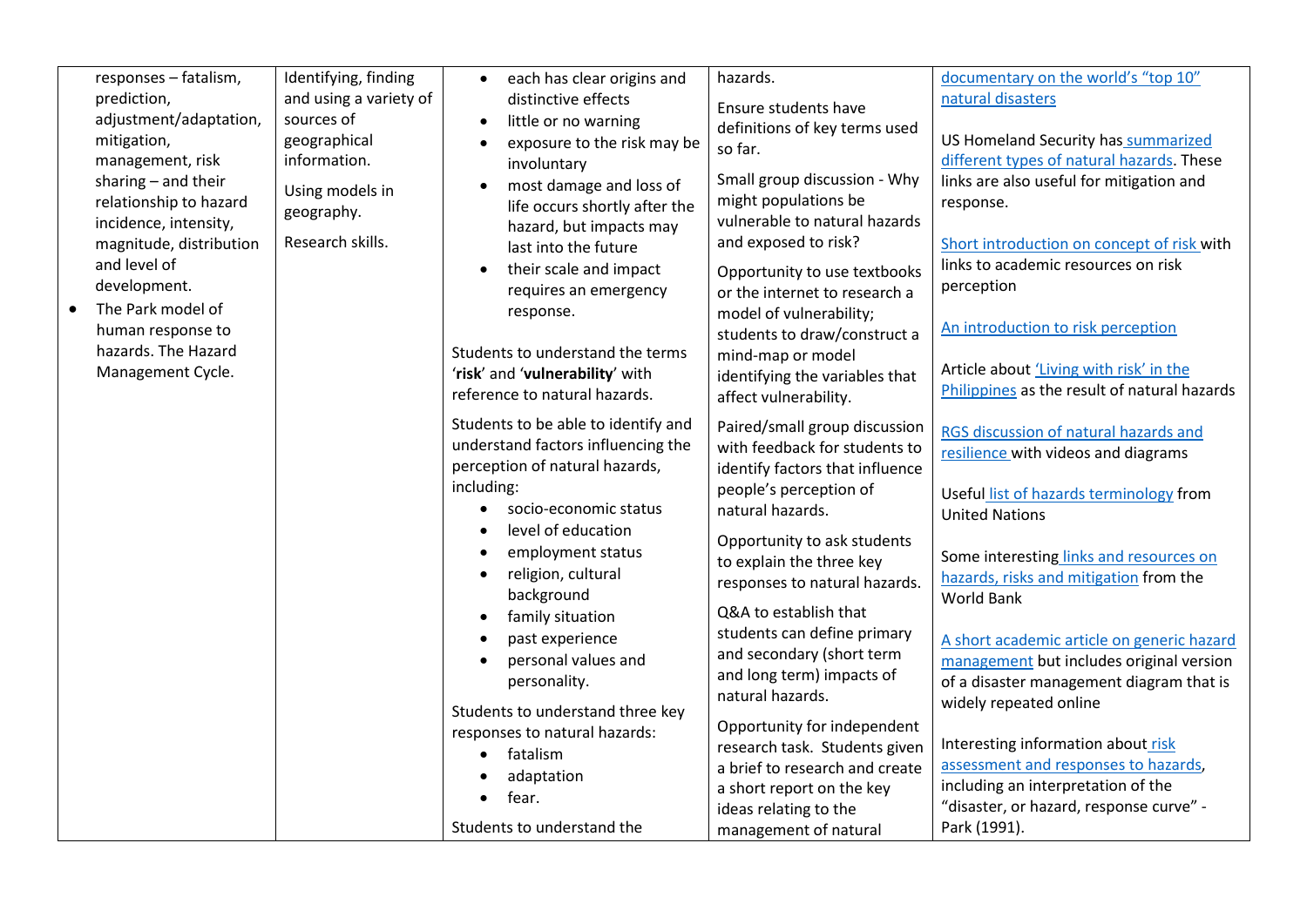|          |                                              | difference between primary and<br>secondary (short term and long                                                                                                                                                                                                                                                                                                              | hazards (listed in previous<br>column). They should also                                                                                                                                                                                                                                                                                                                                                                                                                                         | An entertaining TED talk about managing                                          |
|----------|----------------------------------------------|-------------------------------------------------------------------------------------------------------------------------------------------------------------------------------------------------------------------------------------------------------------------------------------------------------------------------------------------------------------------------------|--------------------------------------------------------------------------------------------------------------------------------------------------------------------------------------------------------------------------------------------------------------------------------------------------------------------------------------------------------------------------------------------------------------------------------------------------------------------------------------------------|----------------------------------------------------------------------------------|
|          |                                              | term) impacts of natural hazards.<br>Students to understand key ideas<br>relating to the management of<br>natural hazards, including:<br>community<br>$\bullet$<br>preparedness/risk sharing<br>integrated risk<br>$\bullet$<br>management<br>mitigation<br>monitoring<br>prediction<br>prevention<br>protection<br>reconstruction<br>rehabilitation<br>relief<br>resilience. | find a copy of a model of the<br>'process of risk<br>management', the Park<br>Response Model and The<br><b>Hazard Management Cycle</b><br>and give a written<br>explanation of each. This<br>could be presented as a wall<br>display, PowerPoint/Prezi<br>presentation,<br>video/animation (to share on<br>the VLE), or written report.<br>Short discussion/Q&A to<br>ensure students can define<br>the key terms relating to<br>distribution, frequency and<br>magnitude of natural<br>hazards. | hazard response                                                                  |
|          |                                              | Students to understand and be able<br>to explain the Park Response<br>Model and the Hazard<br>Management Cycle.                                                                                                                                                                                                                                                               | Various opportunities above<br>to assess learning with a<br>range of exam style questions<br>and peer assessment.                                                                                                                                                                                                                                                                                                                                                                                |                                                                                  |
|          |                                              | Students to understand the terms<br>'distribution', 'frequency' and<br>'magnitude' as they are used by<br>geographers in relation to natural<br>hazards.                                                                                                                                                                                                                      |                                                                                                                                                                                                                                                                                                                                                                                                                                                                                                  |                                                                                  |
|          |                                              | It is vital that these generic themes<br>relating to the concept of 'hazards'<br>are reinforced throughout the<br>following on volcanic, seismic,<br>storm and fire hazards.                                                                                                                                                                                                  |                                                                                                                                                                                                                                                                                                                                                                                                                                                                                                  |                                                                                  |
| Week 2-3 | Use of key subject<br>specific and technical | Opportunity to discuss the age of<br>the Earth and assess students' prior                                                                                                                                                                                                                                                                                                     | Paired/small group discussion<br>followed by feedback - how                                                                                                                                                                                                                                                                                                                                                                                                                                      | Simple interactive diagrams of the<br>structure of the earth and plate tectonics |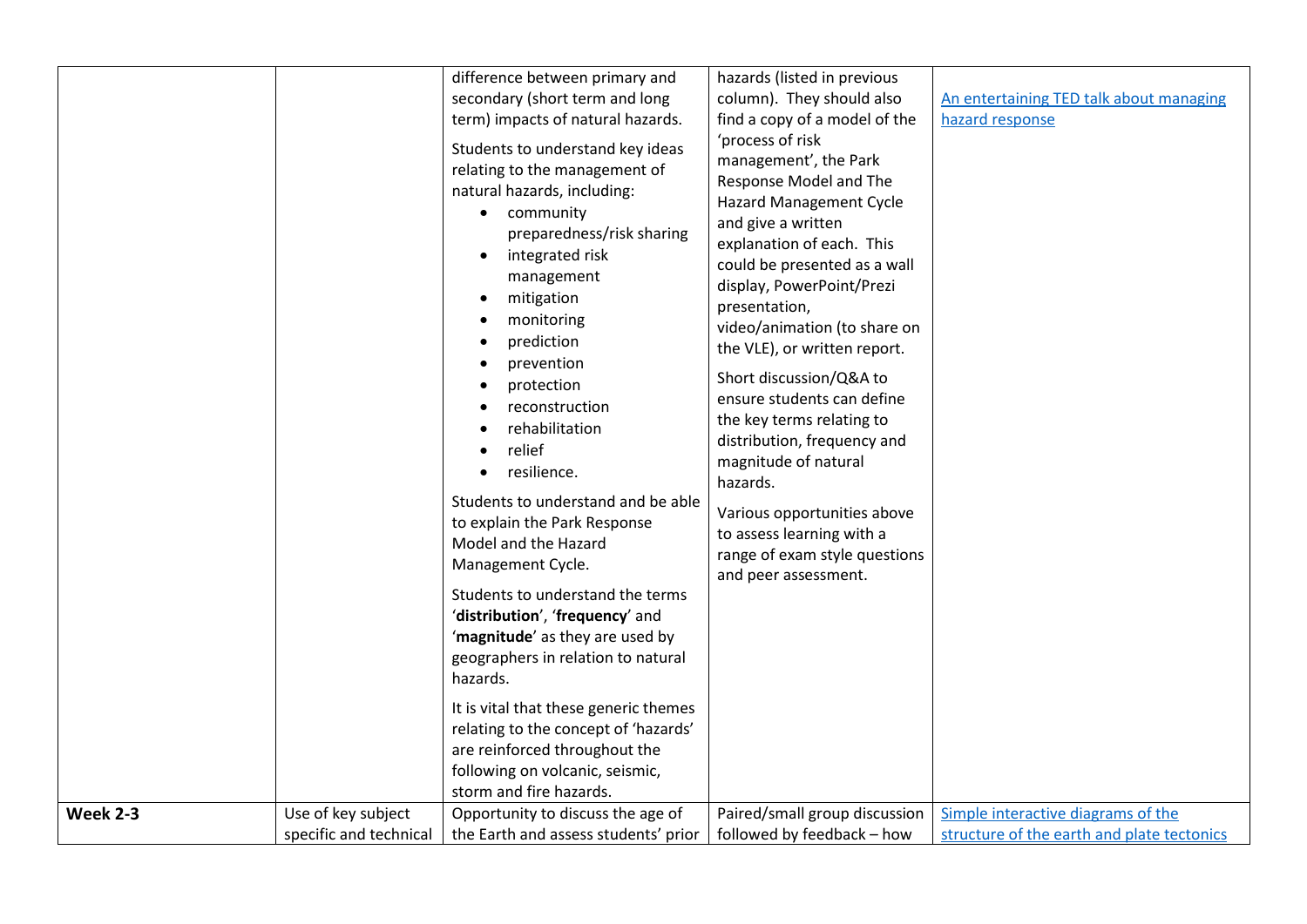| <b>Plate tectonics</b>    | terminology.           | knowledge of the structure of the    | old is the Earth? How did it  |                                            |
|---------------------------|------------------------|--------------------------------------|-------------------------------|--------------------------------------------|
|                           |                        | Earth.                               | form? What is the structure   | Background to plate tectonic theory with a |
| • Earth structure and     | Opportunities to       |                                      | of the Earth?                 | multiple choice quiz and extra reading     |
| internal energy sources.  | develop skills such as | Opportunity to use internet/audio-   |                               |                                            |
| Plate tectonic theory of  | drawing, labelling     | visual resources to briefly explore  | Opportunity for a short       | More sophisticated background              |
| crustal evolution:        | and annotating         | early theories (pre-plate tectonics) | research task: using a range  | information on drivers of plate movement   |
| tectonic plates; plate    | diagrams.              | of the formation of the Earth and    | of textbook and internet      | (ridge push, slab pull etc.)               |
| movement; gravitational   | Online research into   | its structure.                       | resources students to         |                                            |
| sliding; ridge push, slab | plate tectonic theory. | Students to understand the           | produce a short report/set of | Excellent map and summary of types of      |
| pull; convection currents |                        | structure of the Earth and internal  | notes/display/electronic      | plate boundaries and other areas of        |
| and seafloor spreading.   | Construct and          | energy sources, including:           | presentation to include       | tectonic theory with interactive maps and  |
| Destructive, constructive | annotate a range of    | - Internal structure and the         | information, notes and        | video/animation clips:                     |
| and conservative plate    | graphs and use         | characteristics of:                  | diagrams covering the         |                                            |
| margins. Characteristic   | statistical skills.    | $\bullet$ crust                      | structure of the Earth.       | Short introductory video on plate          |
| processes: seismicity and | Developing extended    | · lithosphere                        | Students produce annotated    | boundaries and theory from National        |
| vulcanicity. Associated   | writing skills.        | • asthenosphere                      | sketches explaining the       | Geographic, with some questions and        |
| landforms: young fold     |                        | $\bullet$ mantle                     | different characteristics of  | extra reading                              |
| mountains, rift valleys,  | Using atlas maps.      | • outer core                         | continental and oceanic crust |                                            |
| ocean ridges, deep sea    | Producing annotated    | • inner core                         | and their origin. Possibly    |                                            |
| trenches and island arcs, | maps.                  | - The distribution of the major      | annotate a map indicating     |                                            |
| volcanoes.                | Practicing exam style  | tectonic plates and plate            | the distribution of different |                                            |
| Magma plumes and their    | questions. Including   | boundaries.                          | ages of crust.                |                                            |
| relationship to plate     | the use of peer        | - Internal sources of heat,          |                               |                                            |
| movement.                 | assessment.            | including:                           | Students annotate a map of    |                                            |
|                           |                        | residual heat from Earth's           | plate boundaries to indicate  |                                            |
|                           | Conducting             | formation                            | the direction and speed of    |                                            |
|                           | independent and        | radioactive decay of<br>$\bullet$    | movement of the major         |                                            |
|                           | group research tasks.  | elements in the core.                | tectonic plates.              |                                            |
|                           | Making links within,   |                                      | Using a range of resources    |                                            |
|                           | across and beyond      | Students to understand the           | students to produce detailed  |                                            |
|                           | this area of the       | characteristics and origin of        | annotated diagrams to         |                                            |
|                           | specification.         | continental and oceanic crust.       | explain plate movement. An    |                                            |
|                           |                        | Students to be able to describe and  | opportunity for students to   |                                            |
|                           |                        | explain the nature of plate          | research different theories   |                                            |
|                           |                        | movement, including:                 | and then peer teach to each   |                                            |
|                           |                        | - Speed and direction of             | other.                        |                                            |
|                           |                        | movement of the major plates         | Using an atlas/textbook/      |                                            |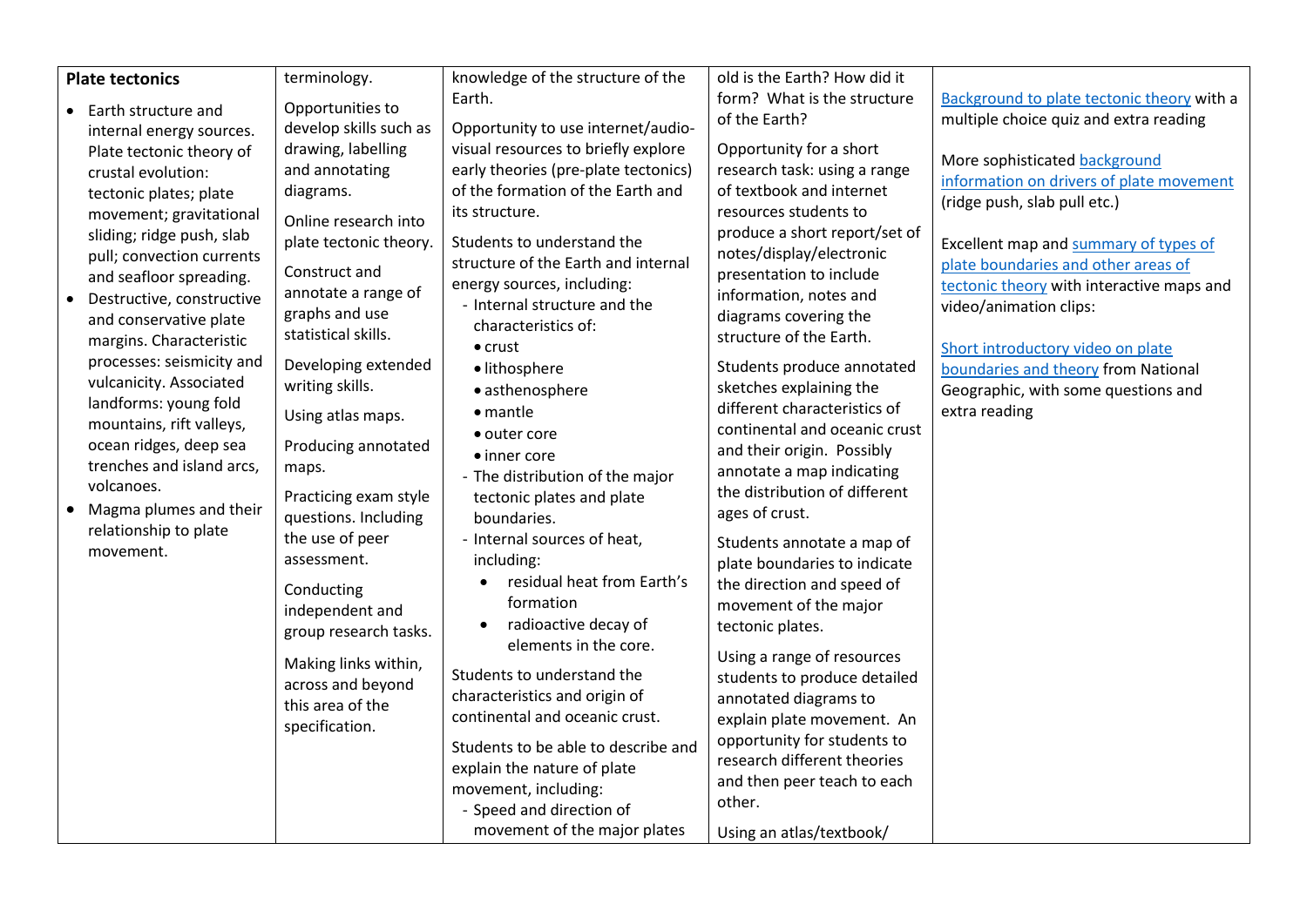| - The evolution of various                                                                                                                                                                                                                                                                                                      | internet resources students                                                                                                                                                                                                                                                                                                                                                                                    |  |
|---------------------------------------------------------------------------------------------------------------------------------------------------------------------------------------------------------------------------------------------------------------------------------------------------------------------------------|----------------------------------------------------------------------------------------------------------------------------------------------------------------------------------------------------------------------------------------------------------------------------------------------------------------------------------------------------------------------------------------------------------------|--|
| theories to explain plate<br>movement. To include:                                                                                                                                                                                                                                                                              | to produce an annotated<br>map to locate the different                                                                                                                                                                                                                                                                                                                                                         |  |
| gravitational sliding                                                                                                                                                                                                                                                                                                           | kinds of plate margins.                                                                                                                                                                                                                                                                                                                                                                                        |  |
| ridge push<br>slab pull<br>convection currents<br>sea floor spreading<br>(possibly paleomagnetism).                                                                                                                                                                                                                             | Q&A/discussion to ask<br>students what kinds of<br>processes they would expect<br>to find at each type of<br>margin, and why, including<br>seismicity and vulcanicity.                                                                                                                                                                                                                                         |  |
| Students to understand that the<br>movement of tectonic plates gives<br>rise to different plate margins:<br>destructive<br>constructive<br>conservative.                                                                                                                                                                        | Students to add a tracing<br>overlay to their map of plate<br>boundaries to indicate the<br>distribution of earthquakes<br>and volcanoes. Opportunity                                                                                                                                                                                                                                                          |  |
| Students to be able to describe and<br>explain the characteristic processes<br>associated with each type of plate<br>margin, including:<br>seismicity<br>$\bullet$                                                                                                                                                              | to assess learning with exam<br>style questions to explain the<br>nature of plates, plate<br>boundaries, plate movement<br>and associated processes.                                                                                                                                                                                                                                                           |  |
| vulcanicity.<br>Whilst learning about each type of<br>plate boundary students should<br>also understand the range of<br>landforms that are associated with<br>each type of plate boundary,<br>including:<br>young fold mountains<br>$\bullet$<br>rift valleys<br>ocean ridges<br>deep sea trenches<br>island arcs<br>volcanoes. | Opportunity for small group<br>research task. Each student<br>given one landform<br>associated with a different<br>type of plate margin to<br>research. The group then<br>produces a display/report/<br>electronic presentation/set<br>of revision notes etc. that<br>describes the distribution of,<br>describes the characteristics<br>of and explains the formation<br>of the range of landforms<br>listed. |  |
| Students should understand that<br>movement of magma within the                                                                                                                                                                                                                                                                 | Opportunity to direct<br>students to short articles to                                                                                                                                                                                                                                                                                                                                                         |  |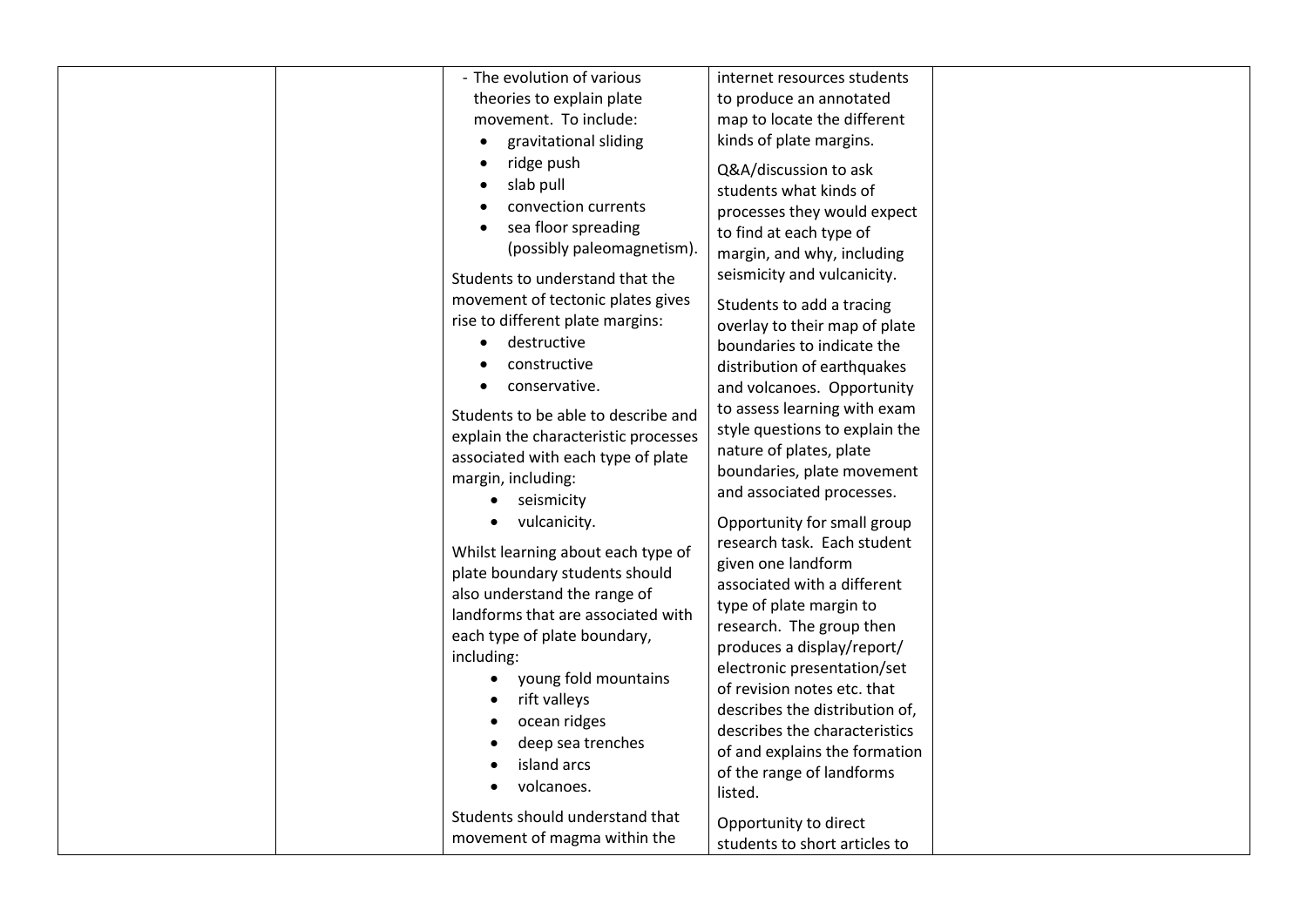|                                                                                              |                                                            | mantle is not as simple as some<br>easier/older texts may suggest and<br>that, although still valid and<br>relevant, earlier ideas of simple<br>convection cells are only part of the<br>explanation. Students should<br>understand the theory and<br>proposed role of magma plumes. It<br>may suffice to focus on the idea of<br>Hot Spots as proposed by J T<br>Wilson in the 1960s or more able<br>students may wish to engage with<br>the more recent and broader<br>debate that exists about the nature<br>and role of magma plumes. | research the idea of magma<br>plumes and "hot spots".<br>Students could illustrate this<br>with detailed annotated<br>maps/cross-sections through<br>the island chain of Hawaii<br>and remnant seamount<br>chains to help explain hot<br>spots and their relationship<br>to plate movement. Some<br>students may be able to<br>research more detailed<br>academic articles to explore<br>the more recent debate in<br>the literature. | The contemporary academic literature has<br>quite a debate about the idea of "magma<br>plumes". Resources below signpost A-level<br>students to the traditionally accepted view<br>of JT Wilson (1969) of magma plumes<br>linked to hot spot volcanoes, followed by<br>some information that highlight that the<br>debate exists:<br>Video about magma plumes and hotspots<br>in the Hawaiian Islands<br>Information and diagrams explaining 'How<br>volcanoes work'<br>Brief overview of mantle thermal plumes<br>CT scans link deep mantle plumes with<br>volcanic hotspots<br>Debate over the 'question of mantle<br>plumes' |
|----------------------------------------------------------------------------------------------|------------------------------------------------------------|-------------------------------------------------------------------------------------------------------------------------------------------------------------------------------------------------------------------------------------------------------------------------------------------------------------------------------------------------------------------------------------------------------------------------------------------------------------------------------------------------------------------------------------------|---------------------------------------------------------------------------------------------------------------------------------------------------------------------------------------------------------------------------------------------------------------------------------------------------------------------------------------------------------------------------------------------------------------------------------------|---------------------------------------------------------------------------------------------------------------------------------------------------------------------------------------------------------------------------------------------------------------------------------------------------------------------------------------------------------------------------------------------------------------------------------------------------------------------------------------------------------------------------------------------------------------------------------------------------------------------------------|
| Week 3-4                                                                                     | Use of key subject                                         | Students to understand that most                                                                                                                                                                                                                                                                                                                                                                                                                                                                                                          | Opportunity for students to                                                                                                                                                                                                                                                                                                                                                                                                           | Range of websites and online resources                                                                                                                                                                                                                                                                                                                                                                                                                                                                                                                                                                                          |
| <b>Volcanic hazards</b>                                                                      | specific and technical                                     | volcanic activity is associated with                                                                                                                                                                                                                                                                                                                                                                                                                                                                                                      | research the distribution of                                                                                                                                                                                                                                                                                                                                                                                                          | covering the nature of volcanic hazards:                                                                                                                                                                                                                                                                                                                                                                                                                                                                                                                                                                                        |
| • The nature of vulcanicity<br>and its relation to plate<br>tectonics: forms of              | terminology.<br>Opportunities to<br>develop skills such as | plate tectonic processes and occurs<br>along plate boundaries.<br>Students to be able to describe the                                                                                                                                                                                                                                                                                                                                                                                                                                     | volcanic events and annotate<br>a base map of the Earth<br>accordingly (may have been<br>done above).                                                                                                                                                                                                                                                                                                                                 | Hazard information about volcanoes in the<br><b>USA</b><br>Factsheet on volcano hazards                                                                                                                                                                                                                                                                                                                                                                                                                                                                                                                                         |
| volcanic hazard: nuées<br>ardentes, lava flows,<br>mudflows, pyroclastic<br>and ash fallout, | drawing, labelling<br>and annotating<br>diagrams.          | distribution of volcanic activity as<br>being mainly associated with:<br>ocean ridges and sea floor                                                                                                                                                                                                                                                                                                                                                                                                                                       | Mapping activity completed<br>in previous lesson - students<br>to ensure their maps are                                                                                                                                                                                                                                                                                                                                               | Details on hazardous events caused by<br>volcanic activity                                                                                                                                                                                                                                                                                                                                                                                                                                                                                                                                                                      |
| gases/acid rain, tephra.<br>Spatial distribution,                                            | Online research into<br>volcanic hazards.                  | spreading<br>destructive plate<br>boundaries and                                                                                                                                                                                                                                                                                                                                                                                                                                                                                          | accurate, detailed and                                                                                                                                                                                                                                                                                                                                                                                                                | Geohazards information on volcanoes                                                                                                                                                                                                                                                                                                                                                                                                                                                                                                                                                                                             |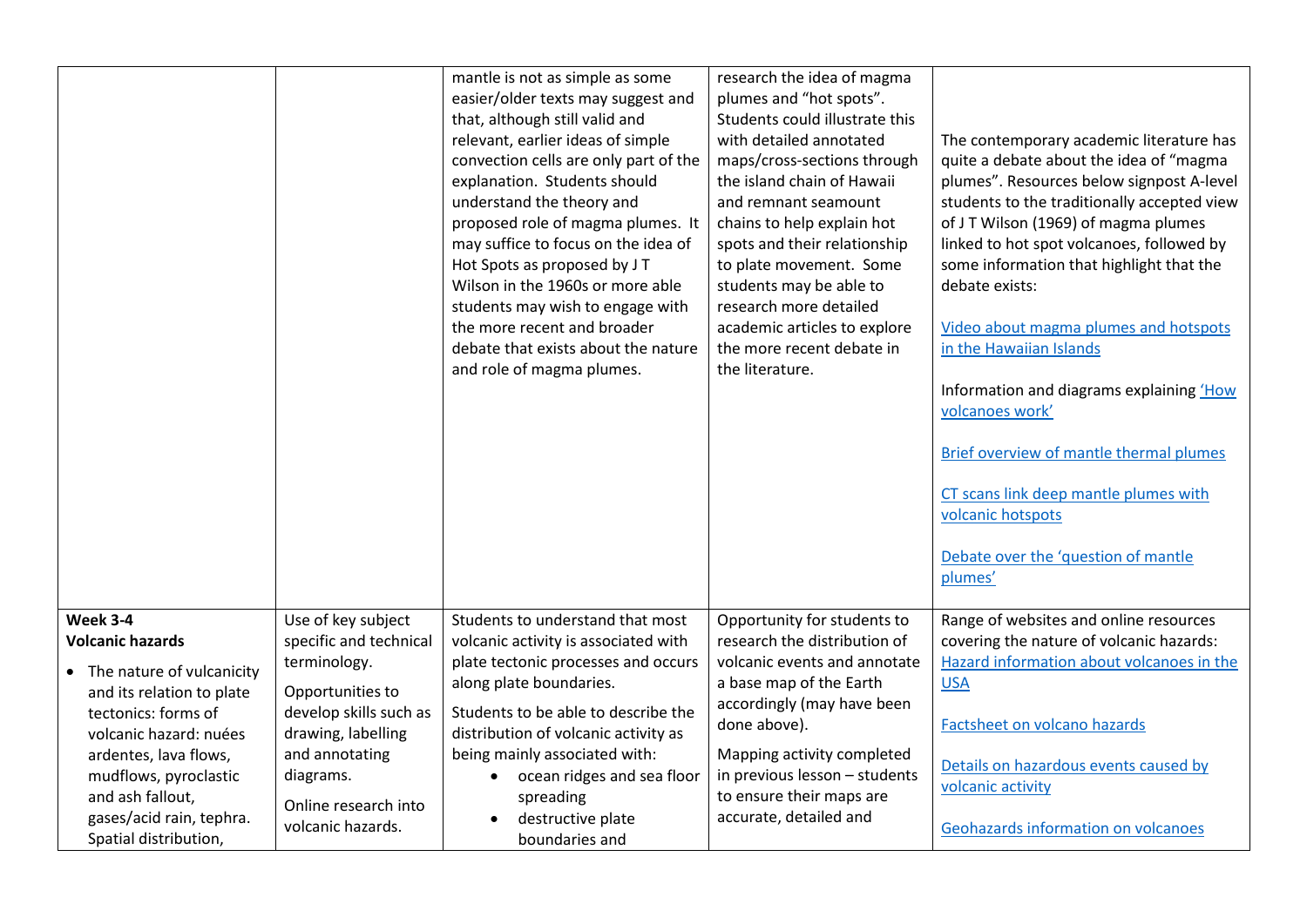| magnitude, frequency,          | Construct a range of  | subduction zones                                    | complete.                      |                                                                                      |
|--------------------------------|-----------------------|-----------------------------------------------------|--------------------------------|--------------------------------------------------------------------------------------|
| regularity and                 | graphs and use        |                                                     |                                |                                                                                      |
|                                |                       | rift valleys<br>$\bullet$                           | Students to use                | <b>Brief summary of some volcanic hazards</b>                                        |
| predictability of hazard       | statistical skills.   | intraplate vulcanicity - hot<br>$\bullet$           | textbooks/online resources     | relating to an eruption in Auckland New                                              |
| events.                        | Developing extended   | spots.                                              | to research the nature of      | Zealand                                                                              |
| Impacts:<br>$\bullet$          | writing skills.       | Students should understand that                     | different types of magma and   |                                                                                      |
| primary/secondary,             | Using atlas maps.     | the nature of volcanic events and                   | produce a classification table | Simple interactive map of earthquakes,                                               |
| environmental, social,         |                       | volcanic features are the result of a               | to help compare each type.     | volcanoes and plate boundaries                                                       |
| economic, political. Short     | Producing annotated   | combination of factors, including:                  | Ensure students have notes     |                                                                                      |
| and long-term responses:       | maps.                 | - type of plate boundary -                          | on the key ideas around        | Interactive map of earthquakes, volcanoes<br>and plate boundaries linking to further |
| risk management                | Practicing exam style | constructive, destructive or                        | magnitude and frequency of     | information about different features                                                 |
| designed to reduce the         | questions. Including  | intraplate                                          | volcanic events. There is an   |                                                                                      |
| impacts of the hazard          | the use of peer       | - nature of magma, ie                               | opportunity here, or           |                                                                                      |
| through preparedness,          | assessment.           | viscosity - silica, gas and<br>$\bullet$            | elsewhere, for students to     | A range of resources on volcanoes,<br>including podcasts and presentations           |
| mitigation, prevention         |                       | water content                                       | explore how the experience     |                                                                                      |
| and adaptation.                | Conducting            | explosivity - Volcanic<br>$\bullet$                 | of these ideas will vary from  | Live and up-to-date information on                                                   |
| Impacts and human<br>$\bullet$ | independent and       | <b>Explosivity Index</b>                            | place to place and so links to | volcanic activity in the USA                                                         |
| responses as evidenced         | group research tasks. | acidic $\rightarrow$ basic, rhyolitic $\rightarrow$ | 'experience of place' in the   |                                                                                      |
| by a recent volcanic           | Making links within,  | andesitic $\rightarrow$ basic.                      | Changing Places unit.          | Magnitude and frequency of volcanic                                                  |
| event.                         | across and beyond     |                                                     |                                | eruptions, including diagrams showing the                                            |
|                                | this area of the      | Ensure students understand what is                  | Opportunity for a small group  | explosivity index                                                                    |
|                                | specification.        | meant by 'spatial distribution',                    | research task - each group is  |                                                                                      |
|                                |                       | 'magnitude and frequency' in                        | given the list of volcanic     | Interactive presentation on predicting                                               |
|                                | Engage with           | relation to volcanic events.                        | hazards and individuals        | volcanic eruptions                                                                   |
|                                | remotely sensed       | Reinforce previous map work                         | research one/two. This         |                                                                                      |
|                                | satellite data.       | locating volcanic activity and the                  | information is shared within   | Article on development of new method for                                             |
|                                |                       | Volcanic Explosivity Index.                         | their group and possibly with  | predicting volcanic eruptions                                                        |
|                                |                       | Introduce idea of how familiar a                    | the class as a whole.          |                                                                                      |
|                                |                       | population is and active, dormant                   | Opportunity to produce a       |                                                                                      |
|                                |                       | and extinct.                                        | short report/wall              | Short video clip on predicting volcanoes                                             |
|                                |                       | Students should be able to                          | display/electronic             |                                                                                      |
|                                |                       | describe, explain and assess the                    | presentation etc.              | Short video clip on predicting volcanic<br>eruptions in Iceland                      |
|                                |                       | impact of a range of volcanic                       | Paired/small group discussion  |                                                                                      |
|                                |                       | hazards, including:                                 | - how can the impacts of       |                                                                                      |
|                                |                       | - primary hazards (impacts)                         | volcanic hazards be            | Information on effects of volcanic events                                            |
|                                |                       | ash                                                 | categorized? Students to try   |                                                                                      |
|                                |                       | lava flows                                          | and think of examples of       | Detailed academic article on the effects<br>and consequences of very large explosive |
|                                |                       | nuées ardentes                                      |                                |                                                                                      |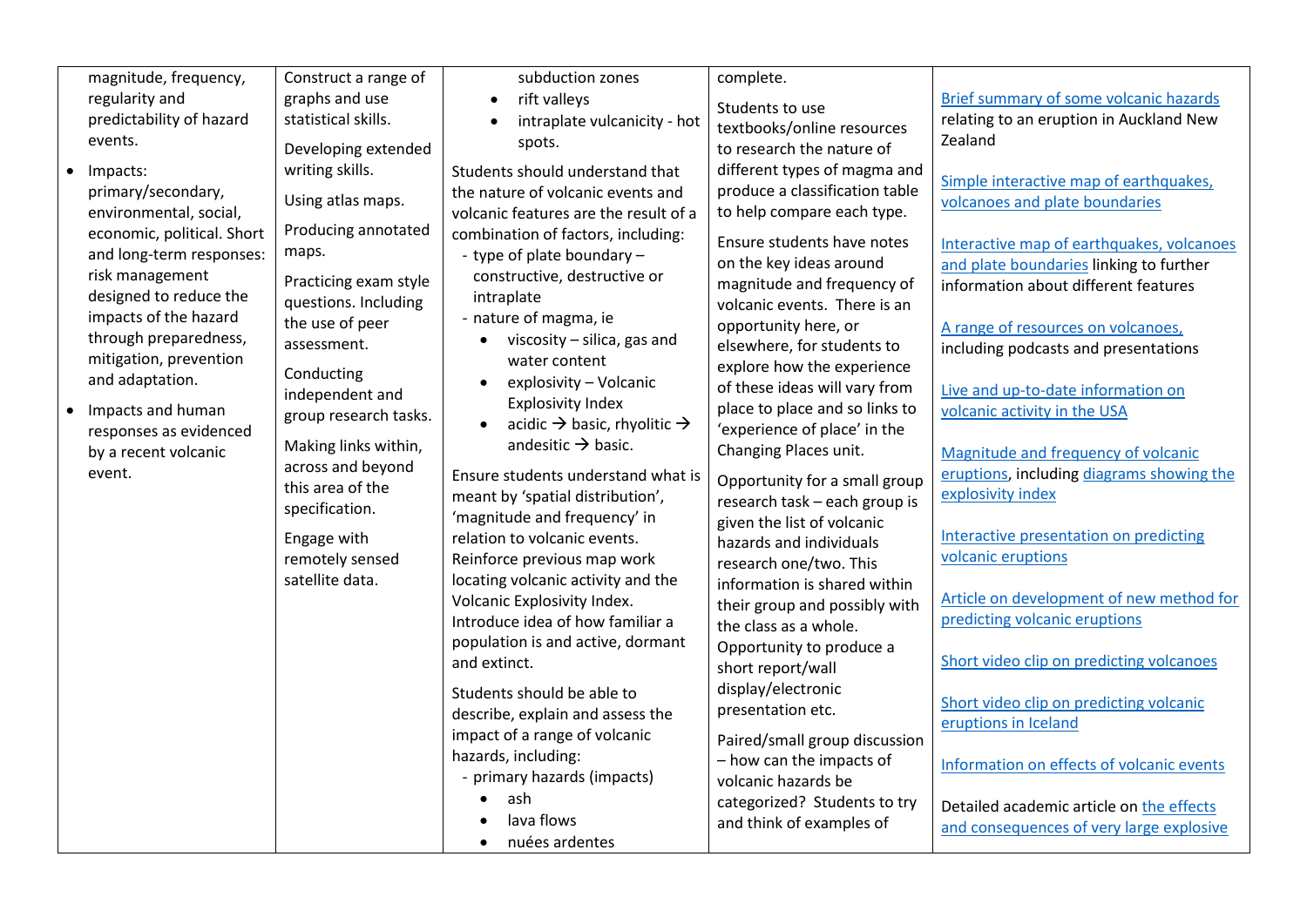| pyroclastic events                   | each.                          | volcanic eruptions                          |
|--------------------------------------|--------------------------------|---------------------------------------------|
| tephra                               | Continuation of discussion     |                                             |
| volcanic gases                       | above to ask, what is meant    | +60 mins lecture from the Open University   |
| - secondary hazards (impacts)        | by short and long-term         | on various impacts of volcanoes             |
| acid rain                            | responses? In pairs students   |                                             |
| climate change                       | to think of examples of each.  | 45 minute documentary covering most         |
| flooding                             |                                | aspects of volcanic activity                |
| tsunamis.                            | Opportunity for a group        |                                             |
| Students to understand volcanic      | discussion and mind-mapping    | Human response to volcanoes:                |
| hazards can be categorised           | activity. Ask students to      | Key facts about preparing for a volcanic    |
|                                      | discuss the following terms in | eruption                                    |
| (possible opportunity to discuss the | relation to managing volcanic  |                                             |
| usefulness of classification in      | hazards, and to suggest        | Short video on responses in Congo as a low  |
| geography). Categories to include:   | examples of each:              | income country                              |
| primary/secondary                    | preparation<br>$\bullet$       |                                             |
| environmental, social,               | mitigation                     | Some links and ideas about teaching about   |
| economic, political.                 | prevention                     | response to a volcano                       |
| Students to understand that          | adaptation.                    |                                             |
| responses to volcanic hazards can    | Students to be given clear     | Open University information about           |
| be categorised as 'short and long-   | instructions and guidance      | mitigating the effects of volcanoes         |
| term'.                               |                                | worldwide, with links to mitigating volcano |
|                                      | about creating a detailed      | impacts                                     |
| Students to appreciate that risk     | case study of one recent       |                                             |
| management is designed to reduce     | volcanic event. Students       | National Geographic information on living   |
| the impacts of volcanic hazards via: | could be encouraged to be      | with/adapting to volcanoes                  |
| preparation<br>$\bullet$             | creative in the method used    |                                             |
| mitigation                           | to present their findings, but | Short but in-depth academic article on      |
| prevention                           | as a guide it should include   | living with volcanoes and potential         |
| adaptation.                          | the information listed in      | opportunities for sustainable livelihoods   |
|                                      | previous column.               |                                             |
| Students to develop a detailed       |                                | Resources for specific case studies will    |
| understanding of one recent          |                                | depend on those chosen by the individual    |
| volcanic event (to be chosen by      |                                | student/centre.                             |
| individual students/centres).        |                                |                                             |
| Students must be able to:            |                                |                                             |
| • describe the spatial and           |                                |                                             |
| temporal setting of the              |                                |                                             |
| event                                |                                |                                             |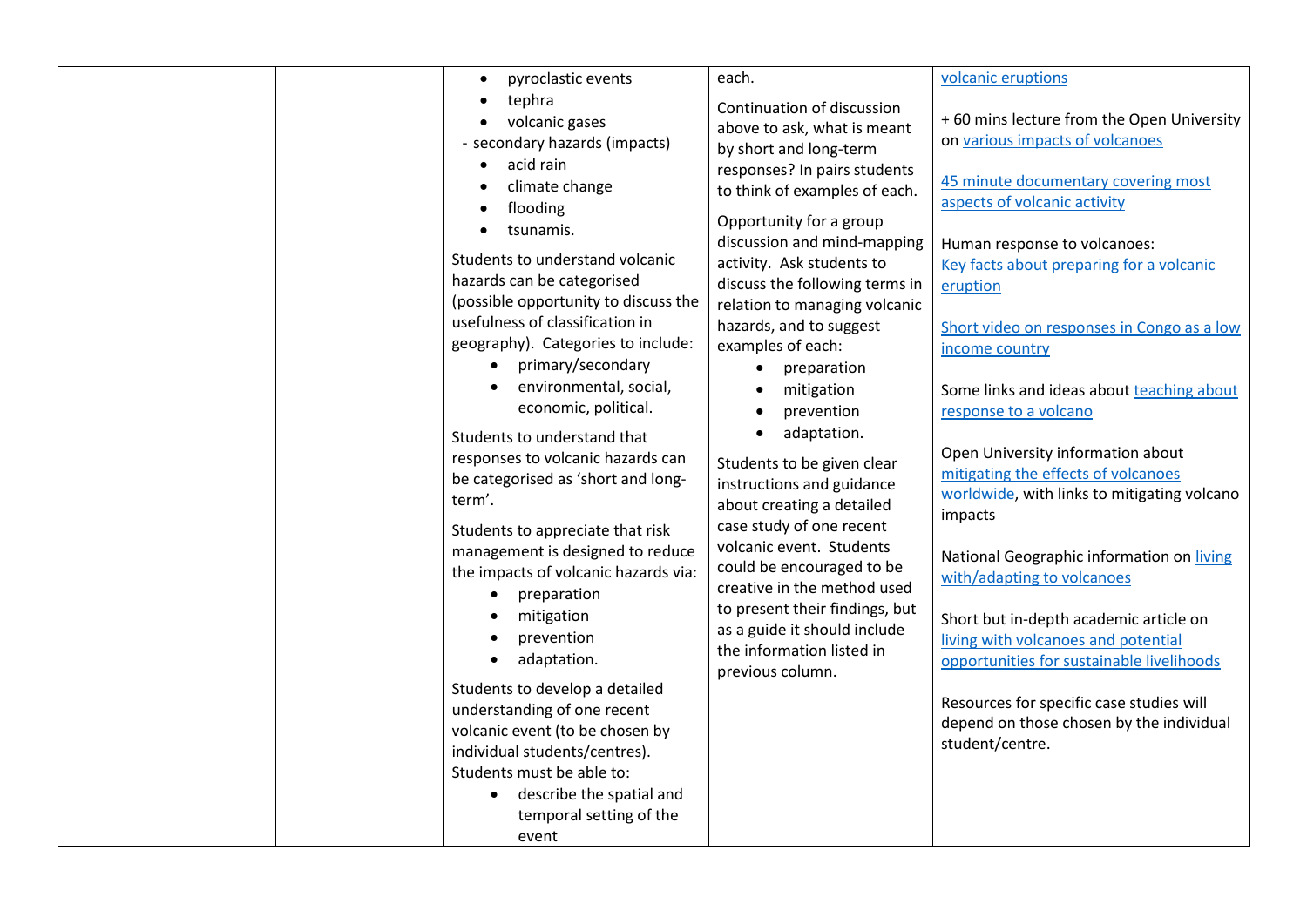|                                                         |                                        | describe and explain the<br>$\bullet$<br>association of the event<br>to plate boundaries and<br>plate movement<br>assess the perception of<br>$\bullet$<br>the event, and the factors<br>affecting those<br>perceptions at a range of<br>scales - eg, magnitude,<br>frequency, population<br>characteristics etc.<br>explain the causes of the<br>event<br>explain and assess the<br>$\bullet$<br>impacts of the event<br>explain, assess and justify<br>$\bullet$<br>the response to the event<br>- including the factors<br>affecting this response. |                                                               |                                                            |
|---------------------------------------------------------|----------------------------------------|--------------------------------------------------------------------------------------------------------------------------------------------------------------------------------------------------------------------------------------------------------------------------------------------------------------------------------------------------------------------------------------------------------------------------------------------------------------------------------------------------------------------------------------------------------|---------------------------------------------------------------|------------------------------------------------------------|
| <b>Week 5-6</b>                                         | Use of key subject                     | Students to understand that much                                                                                                                                                                                                                                                                                                                                                                                                                                                                                                                       | Opportunity for students to                                   | <b>British Geological Survey summary of</b>                |
| <b>Seismic hazards</b>                                  | specific and technical<br>terminology. | seismic activity is associated with<br>plate tectonic processes and occurs                                                                                                                                                                                                                                                                                                                                                                                                                                                                             | research the distribution of<br>seismic activity and annotate | many of the key ideas around seismicity<br>and earthquakes |
| • The nature of seismicity<br>and its relation to plate | Opportunities to                       | along plate boundaries.                                                                                                                                                                                                                                                                                                                                                                                                                                                                                                                                | a base map of the Earth                                       |                                                            |
| tectonics: forms of                                     | develop skills such as                 | Students to be able to describe the                                                                                                                                                                                                                                                                                                                                                                                                                                                                                                                    | accordingly (may have been                                    | Short introductory video to earthquakes                    |
| seismic hazard:                                         | drawing, labelling                     | distribution of seismic activity as                                                                                                                                                                                                                                                                                                                                                                                                                                                                                                                    | done above).                                                  | from National Geographic                                   |
| earthquakes,                                            | and annotating                         | being mainly associated with:                                                                                                                                                                                                                                                                                                                                                                                                                                                                                                                          | Mapping activity completed                                    | <b>Brief summary of some</b>                               |
| shockwaves, tsunamis,                                   | diagrams.                              | destructive plate                                                                                                                                                                                                                                                                                                                                                                                                                                                                                                                                      | in previous lesson - students                                 | earthquake/seismic hazards                                 |
| liquefaction, landslides.<br>Spatial distribution,      | Online research into                   | boundaries - and<br>subduction zones                                                                                                                                                                                                                                                                                                                                                                                                                                                                                                                   | to ensure their maps are<br>accurate, detailed and            |                                                            |
| randomness, magnitude,                                  | seismic hazards.                       | conservative plate                                                                                                                                                                                                                                                                                                                                                                                                                                                                                                                                     | complete.                                                     | Overview of the four main earthquake                       |
| frequency, regularity,                                  | Construct a range of                   | margins/transform faults.                                                                                                                                                                                                                                                                                                                                                                                                                                                                                                                              | Students discuss factors                                      | hazards                                                    |
| predictability of hazard                                | graphs and use                         | Students should understand that                                                                                                                                                                                                                                                                                                                                                                                                                                                                                                                        | affecting the nature of an                                    | More detailed information on types of                      |
| events.                                                 | statistical skills.                    | the nature of seismic events and                                                                                                                                                                                                                                                                                                                                                                                                                                                                                                                       | earthquake including type of                                  | earthquake hazards, with diagrams                          |
| Impacts:                                                | Developing extended                    | resulting hazards is the result of a                                                                                                                                                                                                                                                                                                                                                                                                                                                                                                                   | plate boundary, nature of                                     |                                                            |
| primary/secondary;                                      | writing skills.                        | combination of factors, including:                                                                                                                                                                                                                                                                                                                                                                                                                                                                                                                     | plate movement and focus                                      | Simple video clip on types of seismic wave                 |
| environmental, social,                                  |                                        | type of plate boundary -<br>$\bullet$                                                                                                                                                                                                                                                                                                                                                                                                                                                                                                                  |                                                               |                                                            |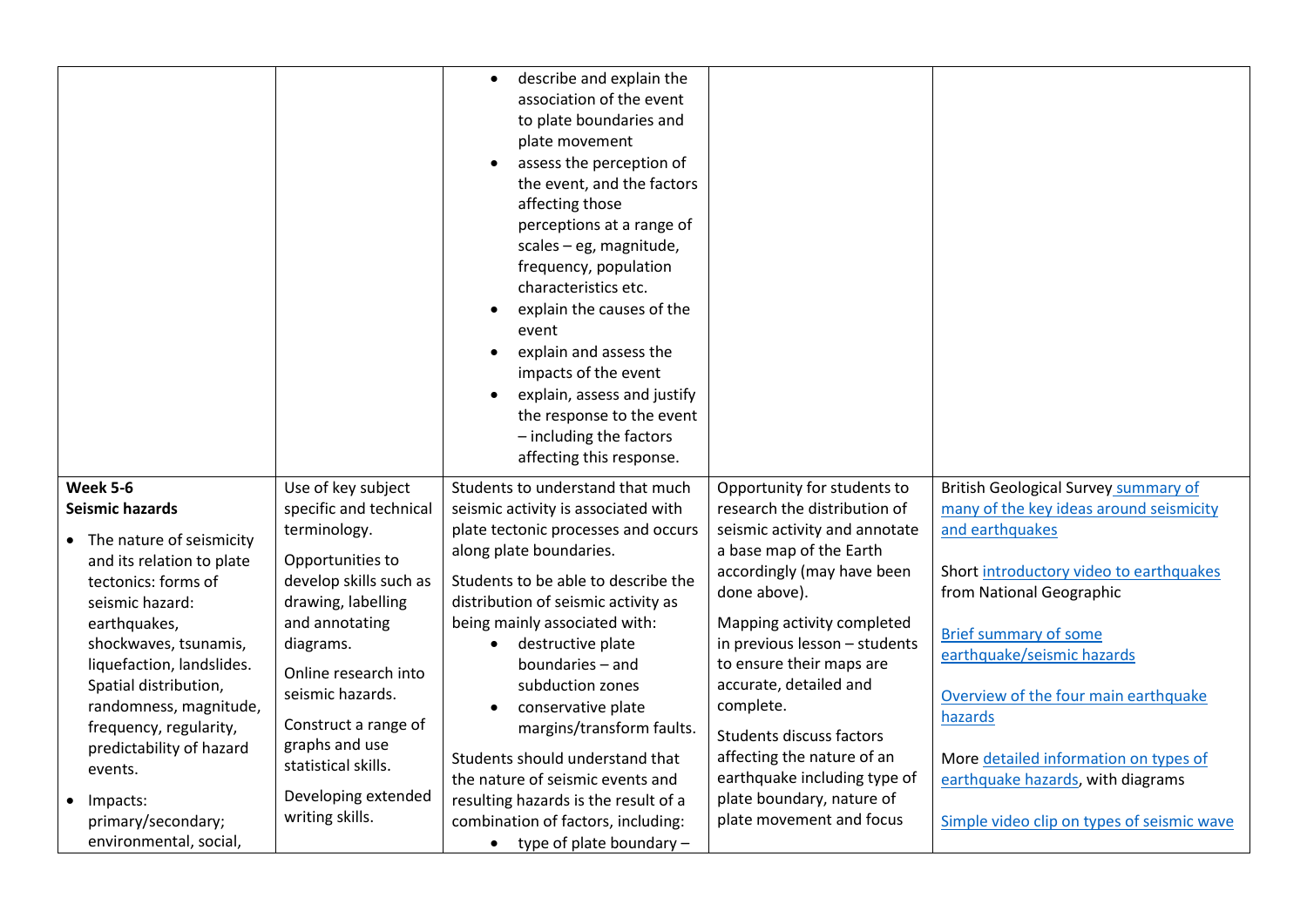| economic, political. Short<br>Using atlas maps.                                                                                           | constructive, destructive                                                                       | depth.                                                                                          | Computer animation of the travel of                                                                         |
|-------------------------------------------------------------------------------------------------------------------------------------------|-------------------------------------------------------------------------------------------------|-------------------------------------------------------------------------------------------------|-------------------------------------------------------------------------------------------------------------|
| and long-term responses;<br>Producing annotated<br>risk management<br>maps.<br>designed to reduce the                                     | or conservative<br>nature and rate of<br>movement                                               | Opportunity for students to<br>research the different scales                                    | seismic waves (shockwaves) following an<br>earthquake in California                                         |
| Practicing exam style<br>impacts of the hazard<br>questions, including<br>through preparedness,                                           | depth of focus.<br>$\bullet$<br>Ensure students understand what is                              | used to measure the<br>magnitude or scale of seismic<br>events including Richter                | 16-page summary information sheet on<br>many aspects of tsunamis                                            |
| the use of peer<br>mitigation, prevention<br>assessment.<br>and adaptation.                                                               | meant by 'spatial distribution',<br>'magnitude and frequency' in                                | Scale, Mercalli Scale and<br>Moment Magnitude Scale.                                            | Short introductory video on tsunamis from<br>National Geographic                                            |
| Conducting<br>Impacts and human<br>$\bullet$<br>independent and<br>responses as evidenced<br>group research tasks.<br>by a recent seismic | relation to seismic events.<br>Reinforce previous map work<br>locating seismic activity and the | Ensure students have notes<br>on the key ideas around                                           | Brief video explaining the 'anatomy of a                                                                    |
| event.<br>Making links within,<br>across and beyond                                                                                       | scales used to measure the<br>magnitude of seismic events,                                      | magnitude and frequency of<br>seismic events. There is an<br>opportunity here, or               | tsunami'<br>Short summary of liquefaction with two                                                          |
| this area of the<br>specification.                                                                                                        | including:<br><b>Richter Scale</b><br>Mercalli Scale                                            | elsewhere, for students to<br>explore ideas of how the                                          | video clips                                                                                                 |
| Engage with<br>remotely sensed<br>satellite data.                                                                                         | Moment Magnitude<br>Scale.                                                                      | experience of these concepts<br>will vary from place to place<br>and so links to 'experience of | Prof. D. Petley's Landslide blog: some<br>interesting blogs, with great images and<br>illustrative examples |
|                                                                                                                                           | Students should be able to<br>describe, explain and assess the                                  | place' in the Changing Places<br>unit.                                                          | USGS maps, magnitude, statistics and<br>details of current/recent seismic events                            |
|                                                                                                                                           | impacts of seismic hazards, to<br>include:<br>- Primary hazards (impacts)                       | Opportunity for a small group<br>research task: each group is<br>given the list of seismic      | Short animation on techniques and scales                                                                    |
|                                                                                                                                           | Earthquakes<br>Shockwaves<br>Ground shaking                                                     | hazards and individuals<br>research one/two. This<br>information is shared within               | for measuring earthquakes<br>Brief summary of Richter, MM and                                               |
|                                                                                                                                           | Ground rupture<br>- Secondary hazards (impacts)                                                 | their group and possibly with<br>the class as a whole.                                          | <b>Mercalli Scales</b>                                                                                      |
|                                                                                                                                           | Soil liquefaction<br>$\bullet$<br>Landslides/avalanches                                         | Opportunity to produce a<br>short report/wall<br>display/electronic                             | Excellent simple statistics of earthquake<br>magnitude and frequency                                        |
|                                                                                                                                           | Tsunamis<br>$\bullet$<br>Fires<br>Effects on people and the                                     | presentation etc.<br>Paired/small groups                                                        | <b>British Geological Survey discussion about</b><br>whether earthquake activity is increasing              |
|                                                                                                                                           | built environment.<br>(Students should also understand<br>the almost randomness associated      | $discussion - how can the$<br>impacts of seismic hazards be<br>categorized? Students to try     | Information about the long term trends of<br>earthquakes                                                    |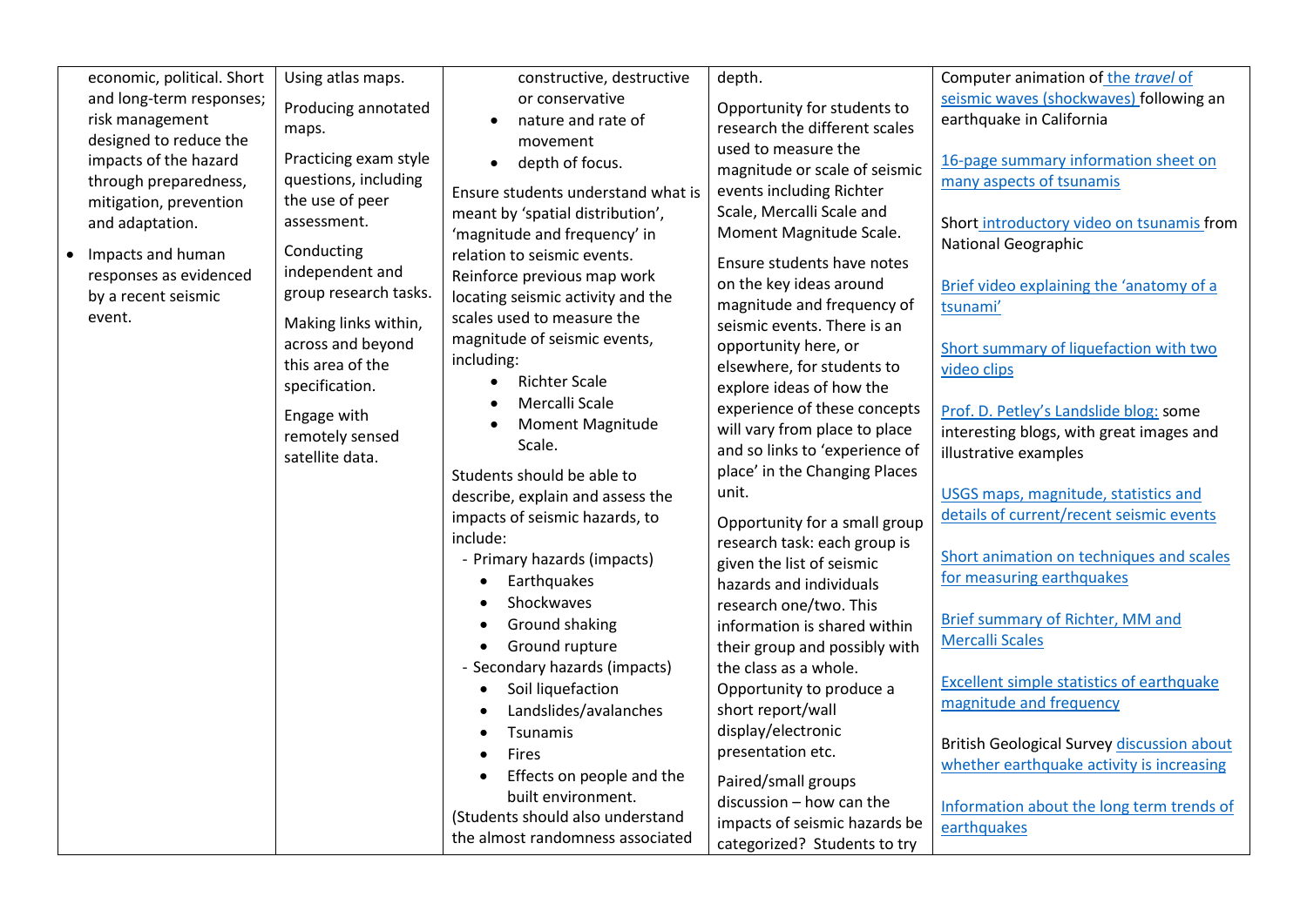| with some seismic hazards).<br>Students to understand that<br>seismic hazards can be categorized<br>(possible opportunity to discuss the<br>usefulness of classification in<br>geography). Categories to include:<br>• Primary/secondary<br>Environmental, social,<br>economic, political.<br>Students to understand that<br>responses to seismic hazards can<br>be categorized as 'short and long-<br>term'.<br>Students to appreciate that risk<br>management is designed to reduce<br>the impacts of seismic hazards via:<br>preparation<br>mitigation<br>prevention<br>adaptation.<br>Students to develop a detailed | and think of examples of<br>each.<br>Continuation of discussion<br>above to ask what is meant<br>by short and long-term<br>responses? In pairs, students<br>to think of examples of each.<br>Opportunity for a group<br>discussion and mind-mapping<br>activity. Ask students to<br>discuss the following terms in<br>relation to managing seismic<br>hazards, and to suggest<br>examples of each:<br>preparation<br>$\bullet$<br>mitigation<br>prevention<br>adaptation.<br>$\bullet$<br>Students to be given clear<br>instructions and guidance<br>about creating a detailed<br>case study of one recent | The Geological Society information on<br>predicting, forecasting and mitigating<br>earthquakes<br>Short video from Harvard Museum of<br>Natural Science on predicting earthquakes<br>Dara O'Briain's Science Club: short video<br>clip on predicting earthquakes including<br>crowd sourcing data<br>Overview and definitions of hazards, and<br>their primary and secondary impacts<br>More detailed information on some of the<br>impacts of earthquakes<br>Earthquake Country Alliance information<br>and resources about preparing for,<br>surviving and recovering from earthquakes<br>Detailed booklet with guidelines on |
|--------------------------------------------------------------------------------------------------------------------------------------------------------------------------------------------------------------------------------------------------------------------------------------------------------------------------------------------------------------------------------------------------------------------------------------------------------------------------------------------------------------------------------------------------------------------------------------------------------------------------|------------------------------------------------------------------------------------------------------------------------------------------------------------------------------------------------------------------------------------------------------------------------------------------------------------------------------------------------------------------------------------------------------------------------------------------------------------------------------------------------------------------------------------------------------------------------------------------------------------|---------------------------------------------------------------------------------------------------------------------------------------------------------------------------------------------------------------------------------------------------------------------------------------------------------------------------------------------------------------------------------------------------------------------------------------------------------------------------------------------------------------------------------------------------------------------------------------------------------------------------------|
|                                                                                                                                                                                                                                                                                                                                                                                                                                                                                                                                                                                                                          |                                                                                                                                                                                                                                                                                                                                                                                                                                                                                                                                                                                                            |                                                                                                                                                                                                                                                                                                                                                                                                                                                                                                                                                                                                                                 |
|                                                                                                                                                                                                                                                                                                                                                                                                                                                                                                                                                                                                                          |                                                                                                                                                                                                                                                                                                                                                                                                                                                                                                                                                                                                            |                                                                                                                                                                                                                                                                                                                                                                                                                                                                                                                                                                                                                                 |
|                                                                                                                                                                                                                                                                                                                                                                                                                                                                                                                                                                                                                          |                                                                                                                                                                                                                                                                                                                                                                                                                                                                                                                                                                                                            |                                                                                                                                                                                                                                                                                                                                                                                                                                                                                                                                                                                                                                 |
|                                                                                                                                                                                                                                                                                                                                                                                                                                                                                                                                                                                                                          |                                                                                                                                                                                                                                                                                                                                                                                                                                                                                                                                                                                                            |                                                                                                                                                                                                                                                                                                                                                                                                                                                                                                                                                                                                                                 |
|                                                                                                                                                                                                                                                                                                                                                                                                                                                                                                                                                                                                                          |                                                                                                                                                                                                                                                                                                                                                                                                                                                                                                                                                                                                            |                                                                                                                                                                                                                                                                                                                                                                                                                                                                                                                                                                                                                                 |
|                                                                                                                                                                                                                                                                                                                                                                                                                                                                                                                                                                                                                          |                                                                                                                                                                                                                                                                                                                                                                                                                                                                                                                                                                                                            |                                                                                                                                                                                                                                                                                                                                                                                                                                                                                                                                                                                                                                 |
|                                                                                                                                                                                                                                                                                                                                                                                                                                                                                                                                                                                                                          |                                                                                                                                                                                                                                                                                                                                                                                                                                                                                                                                                                                                            |                                                                                                                                                                                                                                                                                                                                                                                                                                                                                                                                                                                                                                 |
|                                                                                                                                                                                                                                                                                                                                                                                                                                                                                                                                                                                                                          |                                                                                                                                                                                                                                                                                                                                                                                                                                                                                                                                                                                                            |                                                                                                                                                                                                                                                                                                                                                                                                                                                                                                                                                                                                                                 |
|                                                                                                                                                                                                                                                                                                                                                                                                                                                                                                                                                                                                                          |                                                                                                                                                                                                                                                                                                                                                                                                                                                                                                                                                                                                            |                                                                                                                                                                                                                                                                                                                                                                                                                                                                                                                                                                                                                                 |
|                                                                                                                                                                                                                                                                                                                                                                                                                                                                                                                                                                                                                          |                                                                                                                                                                                                                                                                                                                                                                                                                                                                                                                                                                                                            |                                                                                                                                                                                                                                                                                                                                                                                                                                                                                                                                                                                                                                 |
|                                                                                                                                                                                                                                                                                                                                                                                                                                                                                                                                                                                                                          |                                                                                                                                                                                                                                                                                                                                                                                                                                                                                                                                                                                                            |                                                                                                                                                                                                                                                                                                                                                                                                                                                                                                                                                                                                                                 |
|                                                                                                                                                                                                                                                                                                                                                                                                                                                                                                                                                                                                                          |                                                                                                                                                                                                                                                                                                                                                                                                                                                                                                                                                                                                            |                                                                                                                                                                                                                                                                                                                                                                                                                                                                                                                                                                                                                                 |
|                                                                                                                                                                                                                                                                                                                                                                                                                                                                                                                                                                                                                          |                                                                                                                                                                                                                                                                                                                                                                                                                                                                                                                                                                                                            |                                                                                                                                                                                                                                                                                                                                                                                                                                                                                                                                                                                                                                 |
| understanding of one recent                                                                                                                                                                                                                                                                                                                                                                                                                                                                                                                                                                                              | seismic event. Students                                                                                                                                                                                                                                                                                                                                                                                                                                                                                                                                                                                    | preparing for, responding to and                                                                                                                                                                                                                                                                                                                                                                                                                                                                                                                                                                                                |
| seismic event (to be chosen by                                                                                                                                                                                                                                                                                                                                                                                                                                                                                                                                                                                           | could be encouraged to be                                                                                                                                                                                                                                                                                                                                                                                                                                                                                                                                                                                  | recovering from earthquakes                                                                                                                                                                                                                                                                                                                                                                                                                                                                                                                                                                                                     |
| individual students/centres).                                                                                                                                                                                                                                                                                                                                                                                                                                                                                                                                                                                            | creative in the method used                                                                                                                                                                                                                                                                                                                                                                                                                                                                                                                                                                                |                                                                                                                                                                                                                                                                                                                                                                                                                                                                                                                                                                                                                                 |
| Students must be able to:                                                                                                                                                                                                                                                                                                                                                                                                                                                                                                                                                                                                | to present their findings, but                                                                                                                                                                                                                                                                                                                                                                                                                                                                                                                                                                             | Article about '7 ways the response to a                                                                                                                                                                                                                                                                                                                                                                                                                                                                                                                                                                                         |
| describe the spatial and<br>$\bullet$                                                                                                                                                                                                                                                                                                                                                                                                                                                                                                                                                                                    | as a guide it should include                                                                                                                                                                                                                                                                                                                                                                                                                                                                                                                                                                               | devastating earthquake has changed'                                                                                                                                                                                                                                                                                                                                                                                                                                                                                                                                                                                             |
| temporal setting of the                                                                                                                                                                                                                                                                                                                                                                                                                                                                                                                                                                                                  | the information listed in                                                                                                                                                                                                                                                                                                                                                                                                                                                                                                                                                                                  | An excellent list of resources to help                                                                                                                                                                                                                                                                                                                                                                                                                                                                                                                                                                                          |
| event                                                                                                                                                                                                                                                                                                                                                                                                                                                                                                                                                                                                                    | previous column.                                                                                                                                                                                                                                                                                                                                                                                                                                                                                                                                                                                           | prepare for and respond to earthquakes                                                                                                                                                                                                                                                                                                                                                                                                                                                                                                                                                                                          |
| describe and explain the<br>association of the event                                                                                                                                                                                                                                                                                                                                                                                                                                                                                                                                                                     |                                                                                                                                                                                                                                                                                                                                                                                                                                                                                                                                                                                                            |                                                                                                                                                                                                                                                                                                                                                                                                                                                                                                                                                                                                                                 |
| to plate boundaries and                                                                                                                                                                                                                                                                                                                                                                                                                                                                                                                                                                                                  |                                                                                                                                                                                                                                                                                                                                                                                                                                                                                                                                                                                                            | Short Geological Society article on hazard                                                                                                                                                                                                                                                                                                                                                                                                                                                                                                                                                                                      |
| plate movement                                                                                                                                                                                                                                                                                                                                                                                                                                                                                                                                                                                                           |                                                                                                                                                                                                                                                                                                                                                                                                                                                                                                                                                                                                            | mitigation                                                                                                                                                                                                                                                                                                                                                                                                                                                                                                                                                                                                                      |
| assess the perception of                                                                                                                                                                                                                                                                                                                                                                                                                                                                                                                                                                                                 |                                                                                                                                                                                                                                                                                                                                                                                                                                                                                                                                                                                                            |                                                                                                                                                                                                                                                                                                                                                                                                                                                                                                                                                                                                                                 |
| the event, and the factors                                                                                                                                                                                                                                                                                                                                                                                                                                                                                                                                                                                               |                                                                                                                                                                                                                                                                                                                                                                                                                                                                                                                                                                                                            | Resources for specific case studies will                                                                                                                                                                                                                                                                                                                                                                                                                                                                                                                                                                                        |
| affecting those                                                                                                                                                                                                                                                                                                                                                                                                                                                                                                                                                                                                          |                                                                                                                                                                                                                                                                                                                                                                                                                                                                                                                                                                                                            | depend on those chosen by the individual                                                                                                                                                                                                                                                                                                                                                                                                                                                                                                                                                                                        |
|                                                                                                                                                                                                                                                                                                                                                                                                                                                                                                                                                                                                                          |                                                                                                                                                                                                                                                                                                                                                                                                                                                                                                                                                                                                            |                                                                                                                                                                                                                                                                                                                                                                                                                                                                                                                                                                                                                                 |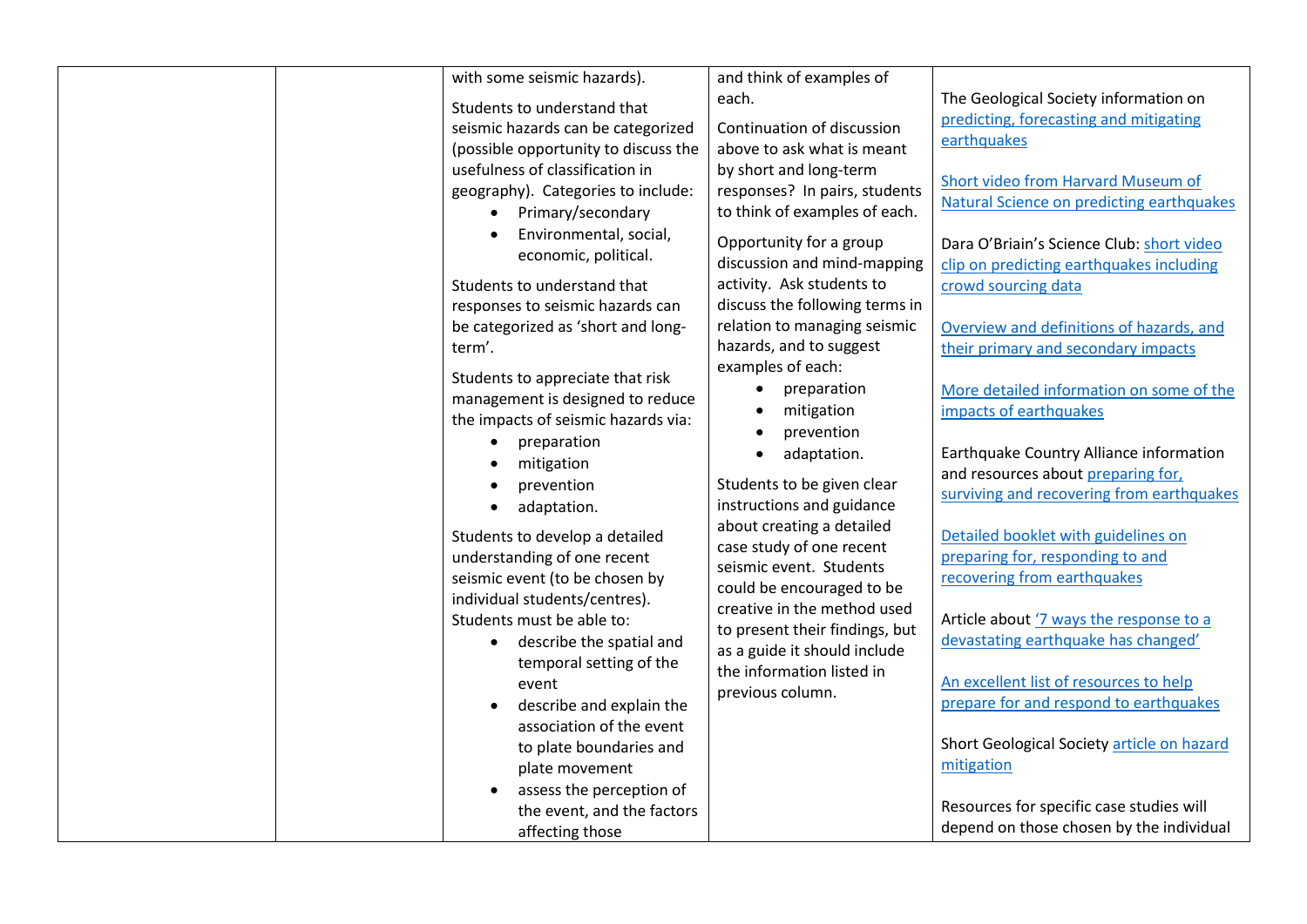|                                                                                                                                                                                                                                                                                                                                                                                                                                                                                                                                                                                 |                                                                                                                                                                                                                                                                                                                                                                                                                                                   | perceptions at a range of<br>scales - eg, magnitude,<br>frequency, population<br>characteristics etc.<br>explain the causes of the<br>event<br>explain and assess the<br>$\bullet$<br>impacts of the event<br>explain, assess and justify<br>$\bullet$<br>the response to the event<br>including the factors<br>affecting this response.                                                                                                                                                                                                                                                                                                                                 |                                                                                                                                                                                                                                                                                                                                                                                                                                                                                                                                                                                                                                                       | student/centre.                                                                                                                                                                                                                                                                                                                                                                                                                                                                                                                                                                                                                                          |
|---------------------------------------------------------------------------------------------------------------------------------------------------------------------------------------------------------------------------------------------------------------------------------------------------------------------------------------------------------------------------------------------------------------------------------------------------------------------------------------------------------------------------------------------------------------------------------|---------------------------------------------------------------------------------------------------------------------------------------------------------------------------------------------------------------------------------------------------------------------------------------------------------------------------------------------------------------------------------------------------------------------------------------------------|--------------------------------------------------------------------------------------------------------------------------------------------------------------------------------------------------------------------------------------------------------------------------------------------------------------------------------------------------------------------------------------------------------------------------------------------------------------------------------------------------------------------------------------------------------------------------------------------------------------------------------------------------------------------------|-------------------------------------------------------------------------------------------------------------------------------------------------------------------------------------------------------------------------------------------------------------------------------------------------------------------------------------------------------------------------------------------------------------------------------------------------------------------------------------------------------------------------------------------------------------------------------------------------------------------------------------------------------|----------------------------------------------------------------------------------------------------------------------------------------------------------------------------------------------------------------------------------------------------------------------------------------------------------------------------------------------------------------------------------------------------------------------------------------------------------------------------------------------------------------------------------------------------------------------------------------------------------------------------------------------------------|
| <b>Week 7-8</b><br><b>Storm hazards</b><br>• The nature of tropical<br>storms and their<br>underlying causes. Forms<br>of storm hazard: high<br>winds, storm surges,<br>coastal flooding, river<br>flooding and landslides.<br>Spatial distribution,<br>magnitude, frequency,<br>regularity, predictability<br>of hazard events.<br>Impacts:<br>primary/secondary,<br>environmental, social,<br>economic, political. Short<br>and long-term responses:<br>risk management<br>designed to reduce the<br>impacts of the hazard<br>through preparedness,<br>mitigation, prevention | Use of key subject<br>specific and technical<br>terminology.<br>Opportunities to<br>develop skills such as<br>drawing, labelling<br>and annotating<br>diagrams.<br>Online research into<br>storm hazards.<br>Construct a range of<br>graphs and use<br>statistical skills.<br>Developing extended<br>writing skills.<br>Using atlas maps.<br>Using weather maps.<br>Producing annotated<br>maps.<br>Practicing exam style<br>questions, including | Students to understand that the<br>nature of tropical storms is<br>determined by their origins within<br>the tropics. To be able to explain<br>the causes of tropical storms, to<br>include:<br>ocean location where sea<br>temperatures are above<br>$27^{\circ}$ c<br>ocean depth of at least<br>70m to provide moisture<br>and latent heat<br>a location beyond 5°<br>north and south of the<br>equator where the effect<br>of the Coriolis force is<br>greatest<br>low level convergence of<br>air<br>rapid outflow of air in the<br>upper atmosphere.<br>Students to be able to describe the<br>distribution of tropical storms,<br>noting their different names in | Opportunity for students to<br>use textbook/internet<br>resources to ensure they<br>have detailed notes to<br>explain the underlying causes<br>of tropical storms.<br>Opportunity for students to<br>research the distribution of<br>tropical storms and annotate<br>a base map of the Earth<br>accordingly.<br>Students discuss factors<br>affecting the nature of<br>hazards posed by tropical<br>storms.<br>Opportunity for students to<br>research how the scale and<br>magnitude of tropical storms<br>is measured including the<br>Saffir-Simpson Scale.<br>Ensure students have notes<br>on the key ideas around<br>magnitude and frequency of | Good summary information on tropical<br>storms from the Met Office<br>Life cycle of hurricanes and tropical storms<br>Short introductory video on tropical<br>storms from National Geographic<br>Summary from National Hurricane Center<br>of some impacts of tropical storms<br>Information on tropical storms and how to<br>assess/categorise their impacts<br>United States Department of Labor<br>information on hurricane preparedness<br>and response<br>Various links to resources on preparing for,<br>responding to and recovering from<br>hurricanes<br>Information on predicting tropical storms<br>Information with diagrams on tracking and |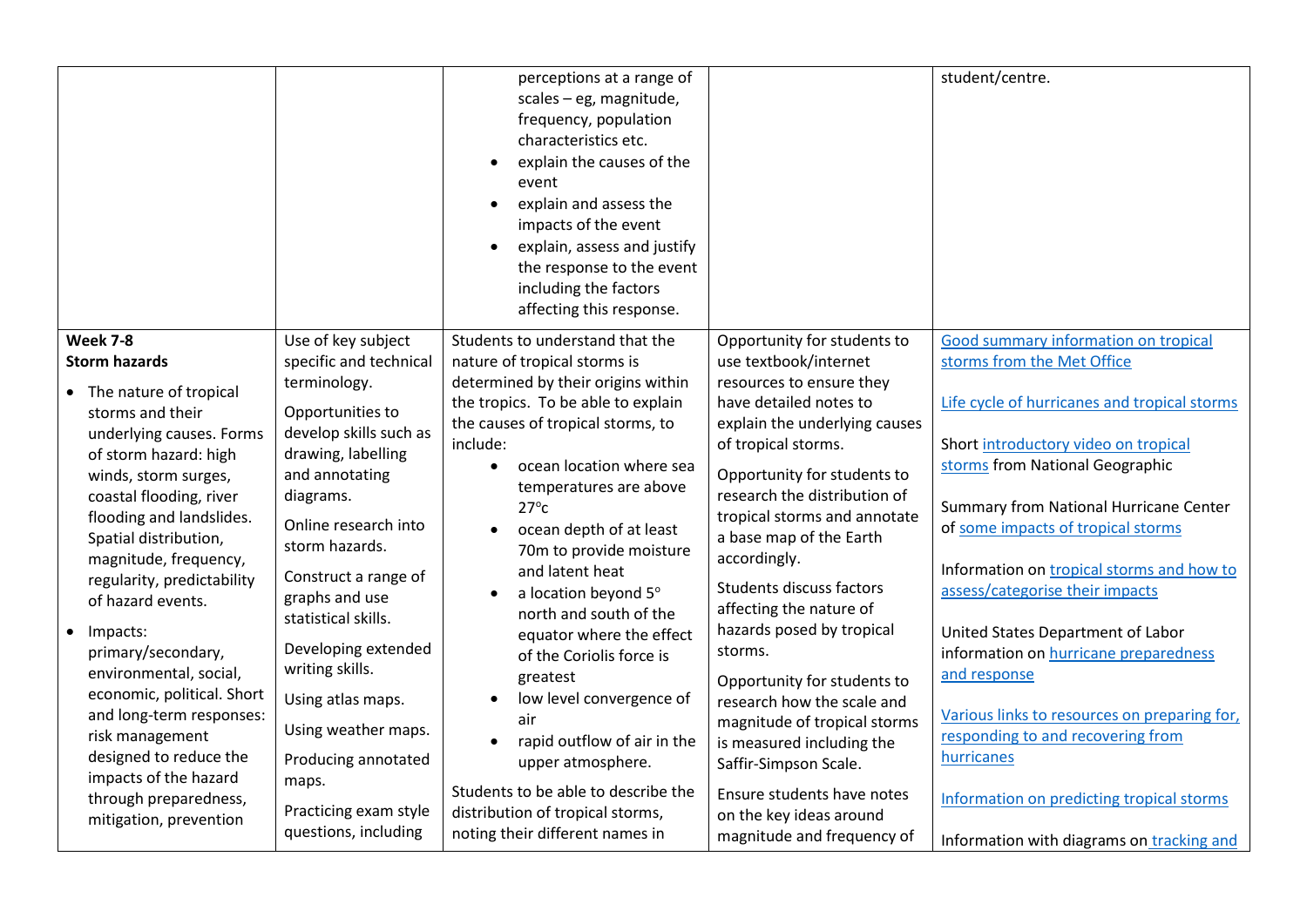| and adaptation.        | the use of peer                           | different oceans.                                                       | tropical storms. There is an   | forecasting tropical storms              |
|------------------------|-------------------------------------------|-------------------------------------------------------------------------|--------------------------------|------------------------------------------|
| • Impacts and human    | assessment.                               | Ensure students understand what is                                      | opportunity here, or           |                                          |
| responses as evidenced | Conducting                                | meant by 'spatial distribution',                                        | elsewhere, for students to     | How tropical storms are forecast by the  |
| by two recent tropical | independent and                           | 'magnitude and frequency' in                                            | explore ideas of how the       | <b>National Hurricane Center</b>         |
| storms in contrasting  | group research tasks.                     | relation to tropical storms.                                            | experience of these concepts   |                                          |
| areas of the world.    |                                           | Reinforce previous map work                                             | will vary from place to place  | Live imagery mapping tropical storm      |
|                        | Making links within,<br>across and beyond | locating storms and the scale used                                      | and so links to 'experience of | activity around the world                |
|                        | this area of the                          | to measure the                                                          | place' in the Changing Places  |                                          |
|                        |                                           | magnitude/intensity of tropical                                         | unit.                          | Short article about adapting to tropical |
|                        | specification.                            | storms - The Saffir-Simpson Scale.                                      | Opportunity for a small group  | storms                                   |
|                        | Engage with                               |                                                                         | research task: each group is   |                                          |
|                        | remotely sensed                           | Students should understand that                                         | given the list of hazards      |                                          |
|                        | satellite data.                           | the nature of tropical storm                                            | posed by tropical storms and   |                                          |
|                        |                                           | hazards relates to the marine and                                       | individuals research one/two.  |                                          |
|                        |                                           | coastal locations involved, and                                         | This information is shared     |                                          |
|                        |                                           | hazards include:                                                        | within their group and         |                                          |
|                        |                                           | high winds<br>$\bullet$                                                 | possibly with the class as a   | Resources for specific case studies will |
|                        |                                           | storms surges                                                           | whole. Opportunity to          | depend on those chosen by the individual |
|                        |                                           | coastal flooding                                                        | produce a short report/wall    | student/centre.                          |
|                        |                                           | river flooding<br>$\bullet$                                             | display/electronic             |                                          |
|                        |                                           | landslides.                                                             | presentation etc.              |                                          |
|                        |                                           | Students should be able to                                              | Paired/small groups            |                                          |
|                        |                                           | describe, explain and assess the                                        | discussion - how can the       |                                          |
|                        |                                           | specific nature of these impacts of                                     | impacts of tropical storm      |                                          |
|                        |                                           | tropical storms.                                                        | hazards be categorized?        |                                          |
|                        |                                           |                                                                         | Students to try and think of   |                                          |
|                        |                                           | Students to understand tropical                                         | examples of each.              |                                          |
|                        |                                           | storm hazards can be categorized                                        |                                |                                          |
|                        |                                           | (possible opportunity to discuss the<br>usefulness of classification in | Continuation of discussion     |                                          |
|                        |                                           |                                                                         | above to ask what is meant     |                                          |
|                        |                                           | geography). Categories to include:                                      | by short and long-term         |                                          |
|                        |                                           | primary/secondary                                                       | responses? In pairs students   |                                          |
|                        |                                           | environmental, social,                                                  | to think of examples of each.  |                                          |
|                        |                                           | economic, political.                                                    | Opportunity for a group        |                                          |
|                        |                                           | Students to understand that                                             | discussion and mind-mapping    |                                          |
|                        |                                           | responses to storm hazards can be                                       | activity. Ask students to      |                                          |
|                        |                                           | categorised as 'short and long-                                         | discuss the following terms in |                                          |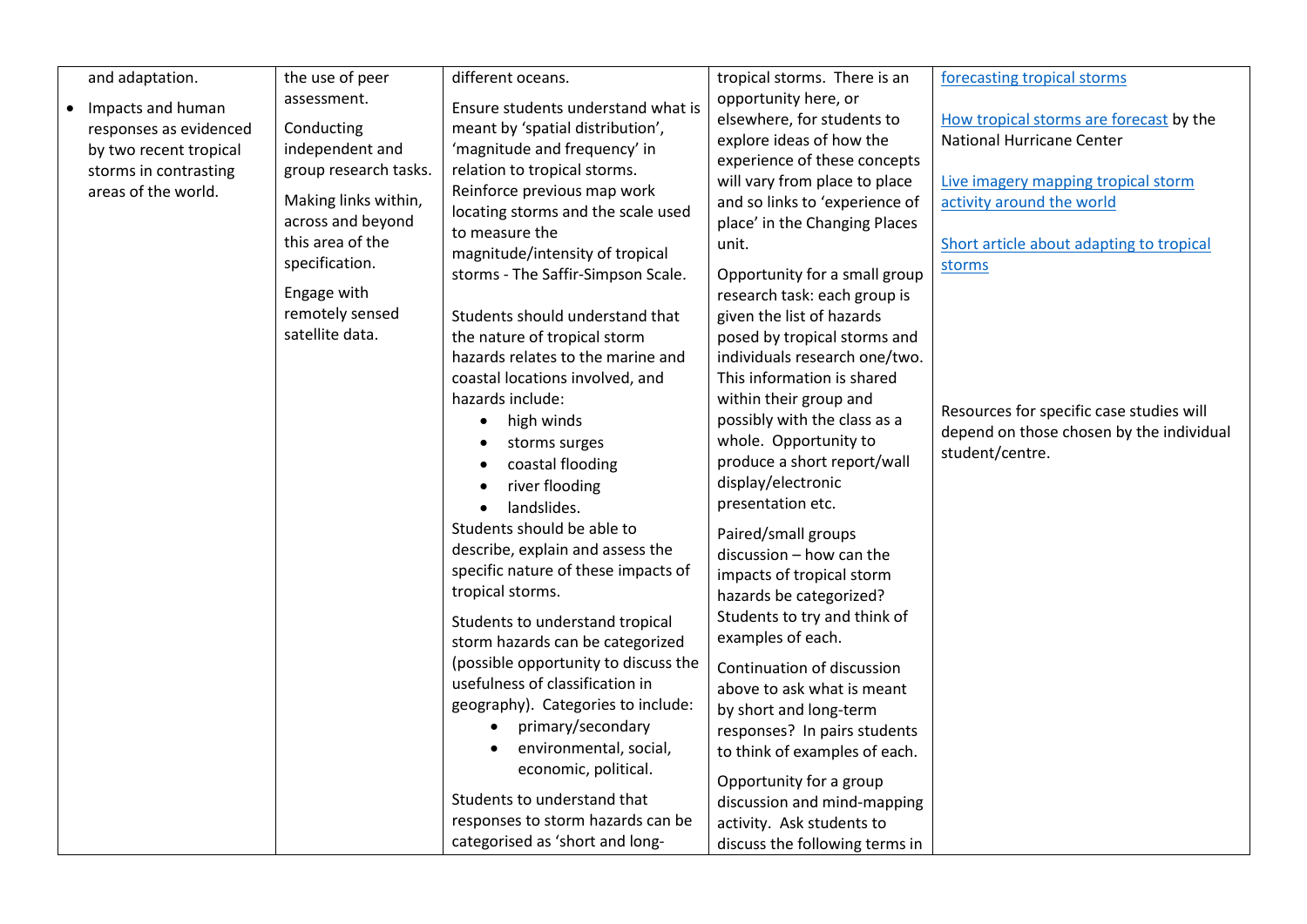| term'.<br>Students to appreciate that risk<br>management is designed to reduce<br>the impacts of tropical storm<br>hazards via:<br>preparation<br>$\bullet$<br>mitigation<br>prevention<br>adaptation.<br>Students to develop a detailed<br>understanding of TWO recent<br>tropical storms from contrasting<br>areas of the world (to be chosen by<br>individual students/centres).<br>Students must be able to:<br>describe the spatial and<br>temporal setting of the<br>tropical storms<br>assess the perception of<br>the tropical storms, and<br>the factors affecting<br>those perceptions at a<br>range of scales $-$ eg,<br>magnitude, frequency,<br>population characteristics<br>etc.<br>explain the causes of the<br>tropical storms<br>explain and assess the<br>impacts of the tropical<br>storms<br>explain, assess and justify<br>the response to the<br>tropical storms-<br>including the factors<br>affecting this response. | relation to managing storm<br>hazards and to suggest<br>examples of each:<br>preparation<br>$\bullet$<br>mitigation<br>prevention<br>adaptation.<br>$\bullet$<br>Students to be given clear<br>instructions and guidance<br>about creating detailed case<br>studies of two recent tropical<br>storms. Students could be<br>encouraged to be creative in<br>the method used to present<br>their findings, but as a guide<br>it should include the<br>information listed in previous<br>column. |
|-----------------------------------------------------------------------------------------------------------------------------------------------------------------------------------------------------------------------------------------------------------------------------------------------------------------------------------------------------------------------------------------------------------------------------------------------------------------------------------------------------------------------------------------------------------------------------------------------------------------------------------------------------------------------------------------------------------------------------------------------------------------------------------------------------------------------------------------------------------------------------------------------------------------------------------------------|-----------------------------------------------------------------------------------------------------------------------------------------------------------------------------------------------------------------------------------------------------------------------------------------------------------------------------------------------------------------------------------------------------------------------------------------------------------------------------------------------|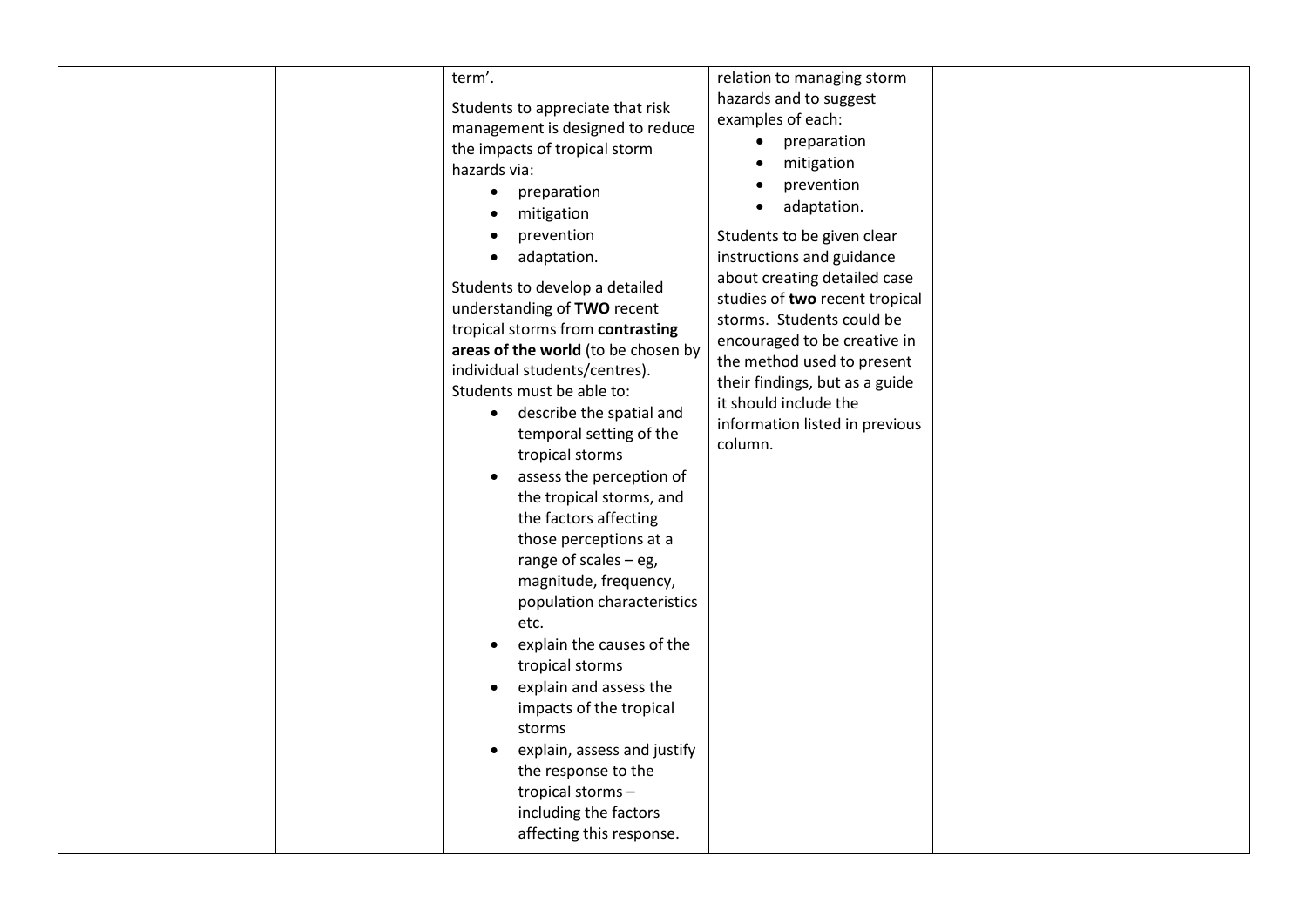| Week 9 and 10                                      | Use of key subject     | Students to understand that the      | Opportunity for students to   | National Geographic photo gallery and            |
|----------------------------------------------------|------------------------|--------------------------------------|-------------------------------|--------------------------------------------------|
| <b>Fires in nature</b>                             | specific and technical | nature of wildfires is determined by | use textbook/internet         | summary of wildfires                             |
| • Nature of wildfires.                             | terminology.           | the geographical characteristics of  | resources to ensure they      |                                                  |
|                                                    | Opportunities to       | the area affected.                   | have detailed notes to        | <b>Natural Disasters Association information</b> |
| <b>Conditions favouring</b><br>intense wild fires: | develop skills such as | To be able to explain the            | explain the underlying causes | about wildfires                                  |
| vegetation type, fuel                              | drawing, labelling     | causes/conditions leading to         | of intense wildfires.         |                                                  |
| characteristics, climate                           | and annotating         | intense wildfires, to include:       | Opportunity for students to   |                                                  |
| and recent weather and                             | diagrams.              | vegetation type                      | research the distribution of  | <b>Overview of wildfires</b>                     |
| fire behaviour. Causes of                          |                        | fuel characteristics                 | wildfires and annotate a base |                                                  |
| fires: natural and human                           | Online research into   | climate                              | map of the Earth accordingly. |                                                  |
| agency.                                            | fire hazards.          | recent weather                       |                               | Interactive global map of wildfires              |
|                                                    | Construct a range of   | fire behavior.                       | Students to research the      | spanning from March 2000 to January              |
| Impacts:                                           | graphs and use         |                                      | main causes of wildfires,     | 2016                                             |
| primary/secondary,                                 | statistical skills.    | Students to be able to describe the  | including human and natural   |                                                  |
| environmental, social,                             |                        | distribution of wildfires.           | agency. Findings could be     | Accounts of wildfires on each of the             |
| economic, political. Short                         | Developing extended    | Students to understand the causes    | used to develop a class       | different continents                             |
| and long-term responses;                           | writing skills.        | of wildfires, including:             | debate about the relative     | Simple introductory information on many          |
| risk management                                    | Using atlas maps.      | natural agency                       | importance of each.           | aspects of wildfires                             |
| designed to reduce the                             | Producing annotated    | human agency.                        | Students discuss factors      |                                                  |
| impacts of the hazard                              | maps.                  |                                      | affecting the nature of       | Information on 'how wildfires work'              |
| through preparedness,                              |                        | Students should be able to           | hazards posed by wildfires.   |                                                  |
| mitigation, prevention                             | Practicing exam style  | describe, explain and assess the     | Opportunity for a small group |                                                  |
| and adaptation.                                    | questions, including   | specific nature of impacts of        | research task: each group to  | <b>Causes of wildfires</b>                       |
| Impact and human                                   | the use of peer        | wildfires.                           | research hazards posed by     |                                                  |
| responses as evidenced                             | assessment.            | Students to understand wildfire      | wildfires and individuals     |                                                  |
| by a recent wild fire                              | Conducting             | hazards can be categorised           | research one/two. This        | Causes and effects of wildfires and              |
| event.                                             | independent and        | (possible opportunity to discuss the | information is shared within  | solutions for dealing with them                  |
|                                                    | group research tasks.  | usefulness of classification in      | their group and possibly with |                                                  |
|                                                    | Making links within,   | geography). Categories to include:   | the class as a whole.         | Earth Unplugged video on causes of               |
|                                                    | across and beyond      | primary/secondary                    | Opportunity to produce a      | wildfires                                        |
|                                                    | this area of the       | environmental, social,               | short report/wall             |                                                  |
|                                                    | specification.         | economic, political.                 | display/electronic            | SciShow video on the science behind              |
|                                                    |                        | Students to understand that          | presentation etc.             | wildfires                                        |
|                                                    | Engage with            | responses to wildfire hazards can    | Paired/small group discussion |                                                  |
|                                                    | remotely sensed        | be categorised as 'short and long-   | - how can the impacts of      | Environmental impacts of forest fires:           |
|                                                    | satellite data.        | term'.                               | wildfire hazards be           | Short article on the environmental effects       |
|                                                    |                        |                                      |                               | of wildfires                                     |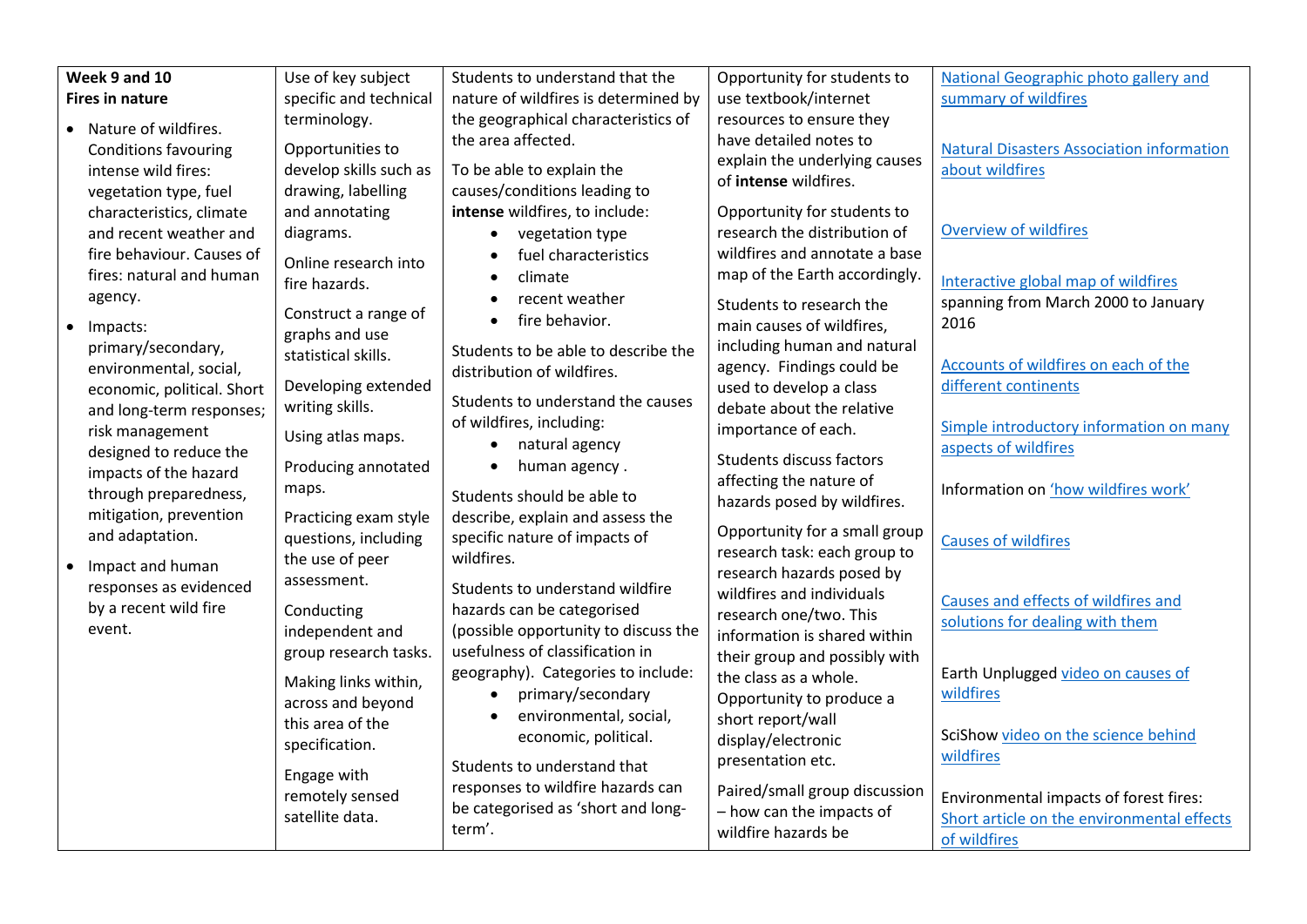| Students to appreciate that risk<br>management is designed to reduce<br>the impacts of wildfire hazards via:<br>preparation<br>$\bullet$<br>mitigation<br>$\bullet$<br>prevention<br>adaptation.<br>Students to develop a detailed<br>understanding of ONE recent<br>wildfire event (to be chosen by<br>individual students/centres).<br>Students must be able to:<br>describe the spatial and<br>$\bullet$<br>temporal setting of the               | categorized? Students to try<br>and think of examples of<br>each.<br>Continuation of discussion<br>above to ask what is meant<br>by short and long-term<br>responses? In pairs students<br>to think of examples of each.<br>Opportunity for a group<br>discussion and mind-mapping<br>activity. Ask students to<br>discuss the following terms in<br>relation to managing wildfire<br>hazards, and to suggest                        | CBS article on the long term environmental<br>impacts<br>Social and economic impacts of wildfires:<br>Article summarizing the economic impacts<br>of wildfires<br>Wildfires and health:<br>Information on research into the effects of<br>wildfires on respiratory health<br>Long distance impacts of wildfires on<br>health and climate change                                                                                                                                                                                 |
|------------------------------------------------------------------------------------------------------------------------------------------------------------------------------------------------------------------------------------------------------------------------------------------------------------------------------------------------------------------------------------------------------------------------------------------------------|--------------------------------------------------------------------------------------------------------------------------------------------------------------------------------------------------------------------------------------------------------------------------------------------------------------------------------------------------------------------------------------------------------------------------------------|---------------------------------------------------------------------------------------------------------------------------------------------------------------------------------------------------------------------------------------------------------------------------------------------------------------------------------------------------------------------------------------------------------------------------------------------------------------------------------------------------------------------------------|
| wildfire<br>assess the perception of<br>the wildfire, and the<br>factors affecting those<br>perceptions at a range of<br>scales - eg, magnitude,<br>frequency, population<br>characteristics etc.<br>explain the causes of the<br>wildfire<br>explain and assess the<br>$\bullet$<br>impacts of the wildfire<br>explain, assess and justify<br>$\bullet$<br>the response to the<br>wildfire $-$ including the<br>factors affecting this<br>response. | examples of each:<br>preparation<br>$\bullet$<br>mitigation<br>prevention<br>adaptation.<br>$\bullet$<br>Students to be given clear<br>instructions and guidance<br>about creating detailed case<br>studies of one recent wildfire<br>event. Students could be<br>encouraged to be creative in<br>the method used to present<br>their findings, but as a guide<br>it should include the<br>information listed in previous<br>column. | Managing wildfires:<br>Factsheets on how to respond to the<br>various hazards associated with wildfires<br>Information on managing wildfires from<br>the US Forest Service<br>Canadian perspective on how to manage<br>wildfires<br>Preventing wildfires:<br>Recommended methods of preventing<br>wildfires in California<br><b>National Geographic wildfire safety tips</b><br>Information on forest fire prevention<br>Adapting to wildfires:<br>Lecture on adapting to wildfires in<br>California, with a video, podcast and |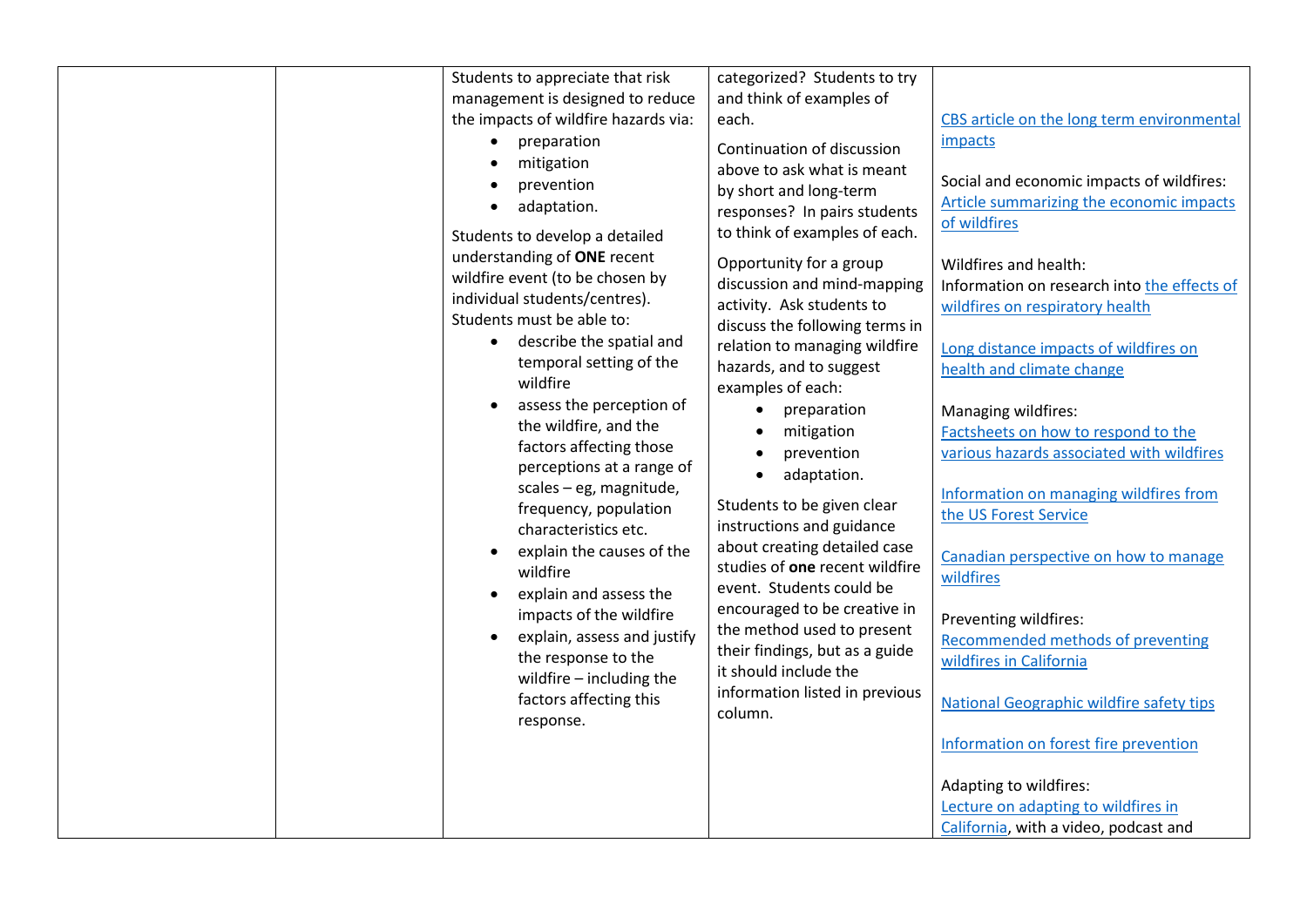|                                                                                                                                                                                                                                                                                                                                                                                          |                                                                                                                                                  |                                                                                                                                                                                                                                                                                                                                                                                                                                                                                                                                                                                                                                                                                                                                            |                                                                                                                                                                                                                                                                                                                                                                                                                                                                                                                                                                                                                                                                    | PowerPoint                                                                                                                                                                                                                                                                                                                                                                                                                                                                                                                                                                           |
|------------------------------------------------------------------------------------------------------------------------------------------------------------------------------------------------------------------------------------------------------------------------------------------------------------------------------------------------------------------------------------------|--------------------------------------------------------------------------------------------------------------------------------------------------|--------------------------------------------------------------------------------------------------------------------------------------------------------------------------------------------------------------------------------------------------------------------------------------------------------------------------------------------------------------------------------------------------------------------------------------------------------------------------------------------------------------------------------------------------------------------------------------------------------------------------------------------------------------------------------------------------------------------------------------------|--------------------------------------------------------------------------------------------------------------------------------------------------------------------------------------------------------------------------------------------------------------------------------------------------------------------------------------------------------------------------------------------------------------------------------------------------------------------------------------------------------------------------------------------------------------------------------------------------------------------------------------------------------------------|--------------------------------------------------------------------------------------------------------------------------------------------------------------------------------------------------------------------------------------------------------------------------------------------------------------------------------------------------------------------------------------------------------------------------------------------------------------------------------------------------------------------------------------------------------------------------------------|
|                                                                                                                                                                                                                                                                                                                                                                                          |                                                                                                                                                  |                                                                                                                                                                                                                                                                                                                                                                                                                                                                                                                                                                                                                                                                                                                                            |                                                                                                                                                                                                                                                                                                                                                                                                                                                                                                                                                                                                                                                                    | Article on living in areas prone to wildfires                                                                                                                                                                                                                                                                                                                                                                                                                                                                                                                                        |
|                                                                                                                                                                                                                                                                                                                                                                                          |                                                                                                                                                  |                                                                                                                                                                                                                                                                                                                                                                                                                                                                                                                                                                                                                                                                                                                                            |                                                                                                                                                                                                                                                                                                                                                                                                                                                                                                                                                                                                                                                                    | Article on learning to live with wildfires,<br>including diagrams                                                                                                                                                                                                                                                                                                                                                                                                                                                                                                                    |
|                                                                                                                                                                                                                                                                                                                                                                                          |                                                                                                                                                  |                                                                                                                                                                                                                                                                                                                                                                                                                                                                                                                                                                                                                                                                                                                                            |                                                                                                                                                                                                                                                                                                                                                                                                                                                                                                                                                                                                                                                                    | Resources for specific case studies will<br>depend on those chosen by the individual<br>student/centre.                                                                                                                                                                                                                                                                                                                                                                                                                                                                              |
| Week 11<br>Case study 1<br>Case study of a multi-<br>hazardous environment<br>beyond the UK to illustrate<br>and analyse the nature of<br>the hazards and the social,<br>economic and<br>environmental risks<br>presented, and how human<br>qualities and responses such<br>as resilience, adaptation,<br>mitigation and management<br>contribute to its continuing<br>human occupation. | Collect, analyse and<br>interpret a range of<br>qualitative and<br>quantitative data<br>from a range of<br>secondary sources.<br>Report writing. | Much of what is taught here will<br>depend on the multi-hazardous<br>environment chosen.<br>Students should understand the<br>idea that some locations are multi-<br>hazardous environments and are<br>exposed to more than one category<br>of natural hazard.<br>Students should be able to identify<br>areas of the world that are<br>vulnerable to multiple natural<br>hazards.<br>Once a multi-hazardous<br>environment has been selected<br>(probably a small country or region<br>within a larger country) students<br>must be able to:<br>- Describe and assess the nature<br>of the hazards<br>- Assess and explain the social,<br>economic and environmental<br>risks presented by the hazards<br>- Explain how local populations | Opportunity for group<br>discussion - what is meant by<br>the term 'multi-hazardous<br>environment'? Can students<br>identify possible natural<br>hazards?<br>Opportunity for students to<br>engage with GIS and/or<br>online mapping tools to<br>locate and identify multiple<br>hazard locations<br>Students should reflect on<br>how they completed the case<br>studies above, then be given<br>clear instructions and<br>guidance about creating a<br>detailed case study of one<br>multi-hazardous<br>environment. Students could<br>be encouraged to be creative<br>in the method used to<br>present their findings, but as<br>a guide it should include the | Resources for specific case studies will<br>depend on those chosen by the individual<br>student/centre.<br>Some resources that relate to multi-<br>hazardous environments:<br>Excellent interactive map of live/recent<br>natural hazard events across the world<br>Interesting maps and data on global<br>distribution of different natural hazards<br>Discussion of some issues surrounding the<br>approach taken in multi-hazardous<br>environments<br>Information on multi-hazard mapping<br>using GIS<br>Article on the multi-hazardous<br>environment of the Pacific Northwest |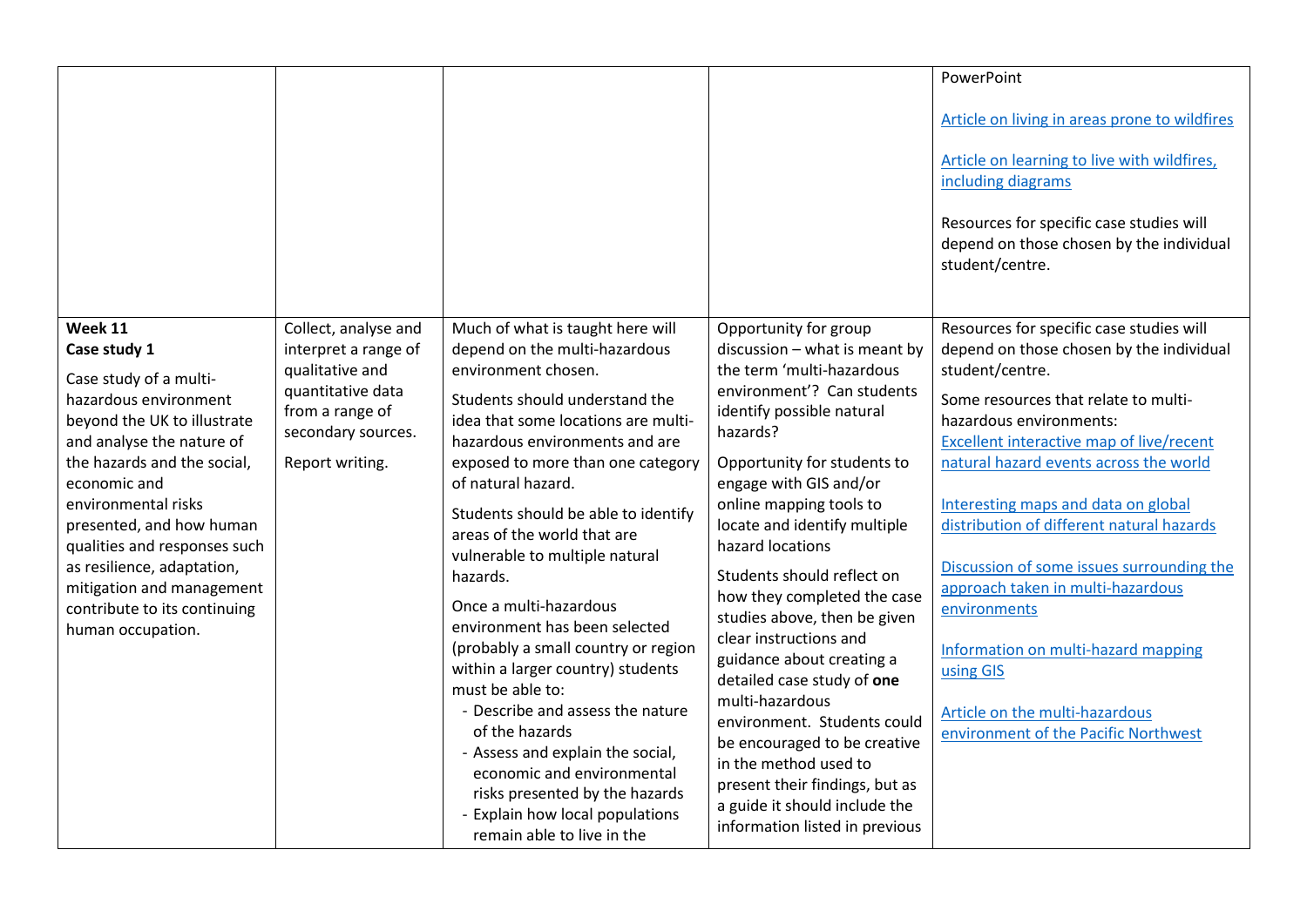| Case study 2                                                                                                                                                                                                                                                                                                                  |                                                                                                                                                  | environment due to their:<br>Human qualities<br>Responses - resilience,<br>adaptation, mitigation and<br>management.                                                                                                                                                                                                                                                                                                                                                                                                                                                                                                                                                                                                                                                                                                                                                                                    | column. (There are<br>opportunities for students to<br>work together, or<br>independently)                                                                                                                                                                                                                                                                                                                                                                                                                                                                                                                                                                                                 |                                                                                                         |
|-------------------------------------------------------------------------------------------------------------------------------------------------------------------------------------------------------------------------------------------------------------------------------------------------------------------------------|--------------------------------------------------------------------------------------------------------------------------------------------------|---------------------------------------------------------------------------------------------------------------------------------------------------------------------------------------------------------------------------------------------------------------------------------------------------------------------------------------------------------------------------------------------------------------------------------------------------------------------------------------------------------------------------------------------------------------------------------------------------------------------------------------------------------------------------------------------------------------------------------------------------------------------------------------------------------------------------------------------------------------------------------------------------------|--------------------------------------------------------------------------------------------------------------------------------------------------------------------------------------------------------------------------------------------------------------------------------------------------------------------------------------------------------------------------------------------------------------------------------------------------------------------------------------------------------------------------------------------------------------------------------------------------------------------------------------------------------------------------------------------|---------------------------------------------------------------------------------------------------------|
| Case study at a local scale of<br>a specified place in a<br>hazardous setting to<br>illustrate the physical nature<br>of the hazard and analyse<br>how the economic, social<br>and political character of its<br>community reflects the<br>presence and impacts of the<br>hazard and the community's<br>response to the risk. | Collect, analyse and<br>interpret a range of<br>qualitative and<br>quantitative data<br>from a range of<br>secondary sources.<br>Report writing. | Much of what is taught here will<br>depend on the hazardous setting<br>chosen.<br>Ensure students understand that if<br>Case Study 1 related to a small<br>country or region within a larger<br>country then Case Study 2 must<br>relate to a smaller local scale place<br>- a named place/location.<br>Students should understand that<br>the nature of a hazard, its impacts<br>and the response to it is very much<br>place specific and that a range of<br>factors in that place will determine<br>these.<br>Once a specified place at a local<br>scale in a hazardous setting has<br>been selected (probably named<br>settlement, or maybe very small<br>island) students must be able to:<br>- Describe and analyse how the<br>following affects the impacts of<br>the hazard and the community's<br>response to the risk:<br>The economic, social and<br>political character of the<br>community | Opportunity to discuss what<br>factors at a local scale affect<br>the nature of a natural<br>hazard, its impacts and<br>responses to it in relation to<br>the local community.<br>Students should reflect on<br>how they completed the case<br>studies above, then be given<br>clear instructions and<br>guidance about creating a<br>detailed case study of one<br>local place in a hazardous<br>setting. Students could be<br>encouraged to be creative in<br>the method used to present<br>their findings, but as a guide<br>it should include the<br>information listed in the<br>previous column. (There are<br>opportunities for students to<br>work together, or<br>independently). | Resources for specific case studies will<br>depend on those chosen by the individual<br>student/centre. |